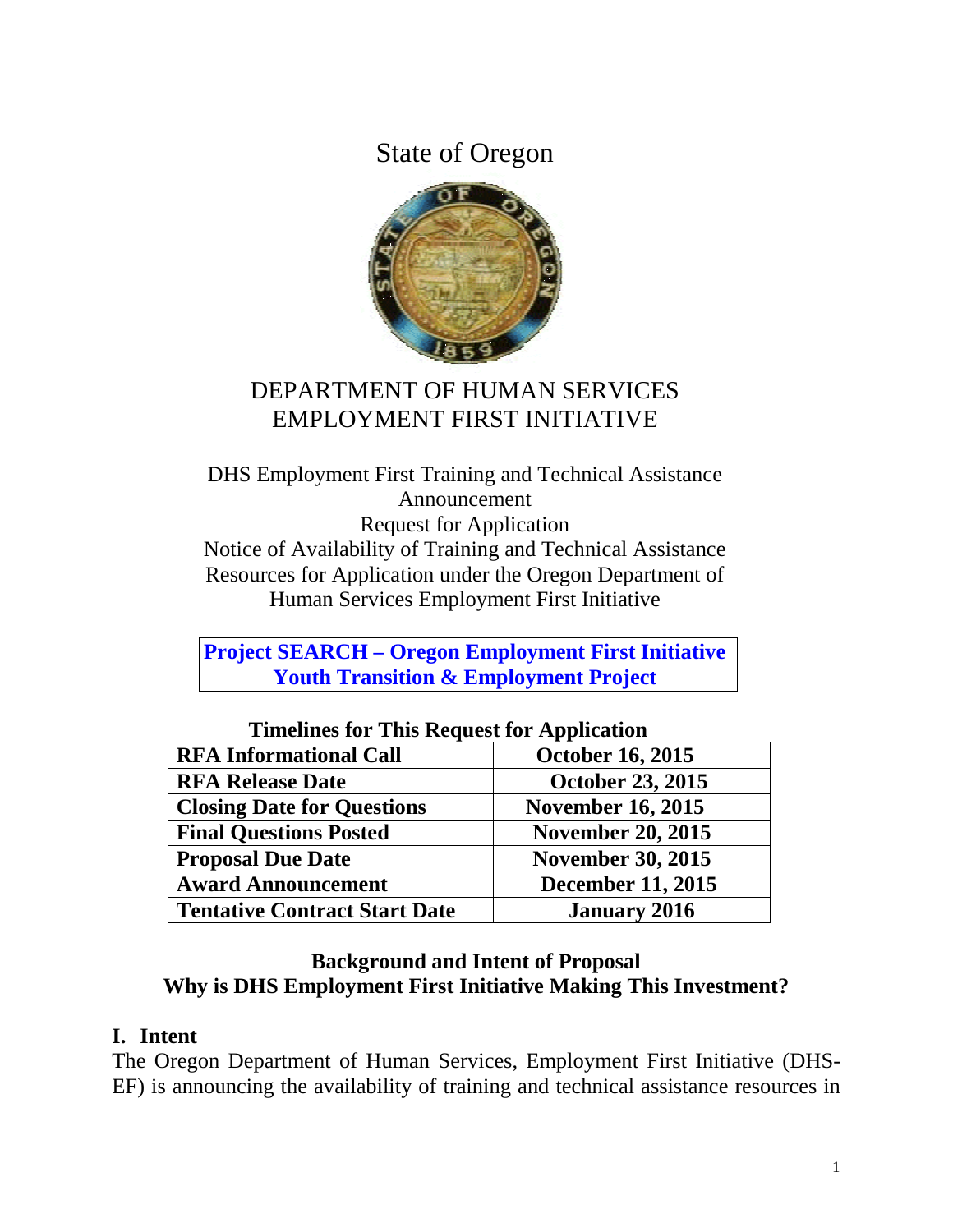the valued amount of \$76,500 in state biennium 2015-2017, to implement Project SEARCH youth transition and employment sites in five (5) geographic regions across Oregon. The training and technical assistance includes licensing fees to implement the Project SEARCH model, and is valued at \$15,300 per site for state biennium 2015-2017.

DHS-EF is seeking through this Application solicitation five qualified applicants to develop Project SEARCH sites in each of the five designated regions. For the purpose of this RFA, the five (5) regions are defined as counties within the following designated regions:

- **NW Metro Region** Multnomah, Clackamas, Washington, Clatsop, Columbia Counties
- **Eastern Oregon Region** Mid-Columbia (includes Hood river, Wasco, Gilliam and Sherman), Umatilla, Union, Wallowa, Baker, Malheur, Harney, Wheeler, Grant, Lake, Morrow Counties.
- **Cascade Region** Crook, Jefferson, Deschutes, and Lane Counties.
- **Mid-Valley Region** Marion, Polk, Yamhill, Tillamook, Lincoln, Linn, Benton Counties.
- **Southern Region-** Douglas, Jackson, Josephine, Klamath, Coos, Curry Counties.

The intent of this project is to build capacity in local communities and provide an additional strategy for supporting transition age students with I/DD from school to work, and working age adults with I/DD in obtaining competitive integrated employment. Additionally this project seeks to demonstrate the efficacy of implementing a business sector employment approach in increasing the quality and quantity of school-to-work transition outcomes for students and working age adults with I/DD. The DHS-EF hopes that implementation of this model will lead to multiple replications and sustainability. If additional funds become available, the DHS-EF reserves the right to approve additional projects under the authority of this Request for Application (RFA).

#### **II. Background**

In 2008, DHS adopted an Employment First Policy. This policy established the expectation that "employment opportunities in fully integrated work settings shall be the first and priority option explored in the service planning for working age adults with developmental disabilities".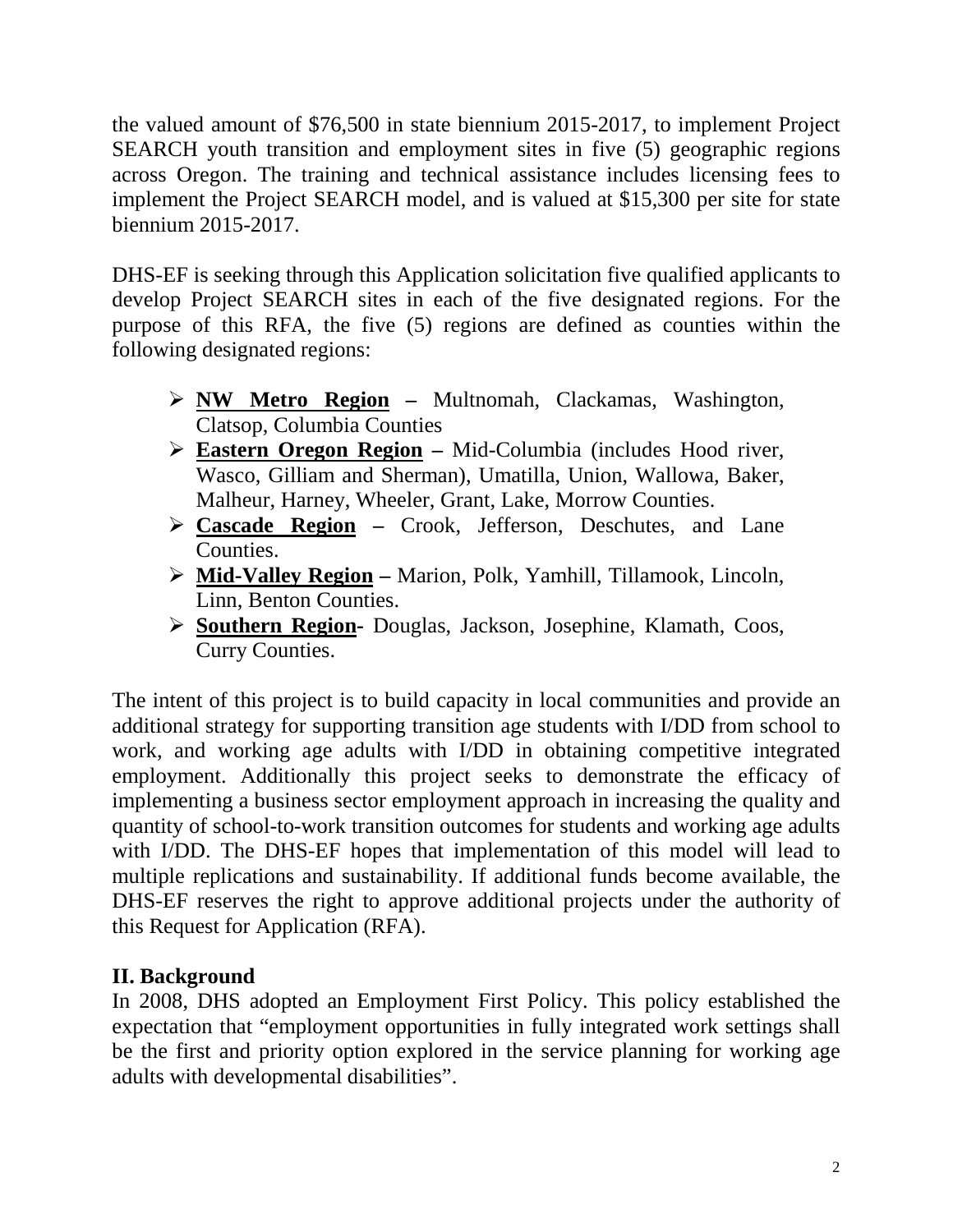$\triangleright$  The Employment First Policy can be viewed at: http://www.oregon.gov/dhs/employment/employmentfirst/Documents/Policy.pdf

Governor Kitzhaber signed Executive Order 13-04 in April 2013, and Executive Order 15-01 in February 2015 which supersedes Executive Order 13-04. Executive Order 15-01 further supports the Employment First policy and the priority of integrated employment service options for individuals with I/DD. In part, the Executive Order states:

> The Oregon Department of Human Services and the Oregon Department of Education shall work to further improve Oregon's systems of designing and delivering employment services to those with intellectual and developmental disabilities toward fulfillment of Oregon's Employment First Policy, including significant reduction over time of state support of sheltered work and an increased investment in employment services.

These Executive Orders established several strategy and service milestone expectations, including the adoption of an "integrated employment plan". The Executive Orders in their entirety can be viewed at:

- o http://www.oregon.gov/gov/Documents/executive\_orders/eo\_13-04.pdf
- o http://www.oregon.gov/gov/Documents/executive\_orders/eo\_15\_01.pdf

The most recent adopted integrated employment plan can be viewed at: http://www.oregon.gov/dhs/employment/employment-first/Documents/7-6- 15%20Integrated%20Employment%20Plan.pdf .

Also in April 2013, the Oregon State Legislature passed, and Governor Kitzhaber signed, Senate Bill 22. This bill, among other provisions, further promoted the Employment First expectation by adopting the following policy statement in Section 4 of the bill:

> (1)(a) Individuals with intellectual and other developmental disabilities and society as a whole benefit when the individuals exercise choice and self-determination, living and working in the most integrated community settings appropriate to their needs, with supportive services that are designed and implemented consistent with the choice of the individuals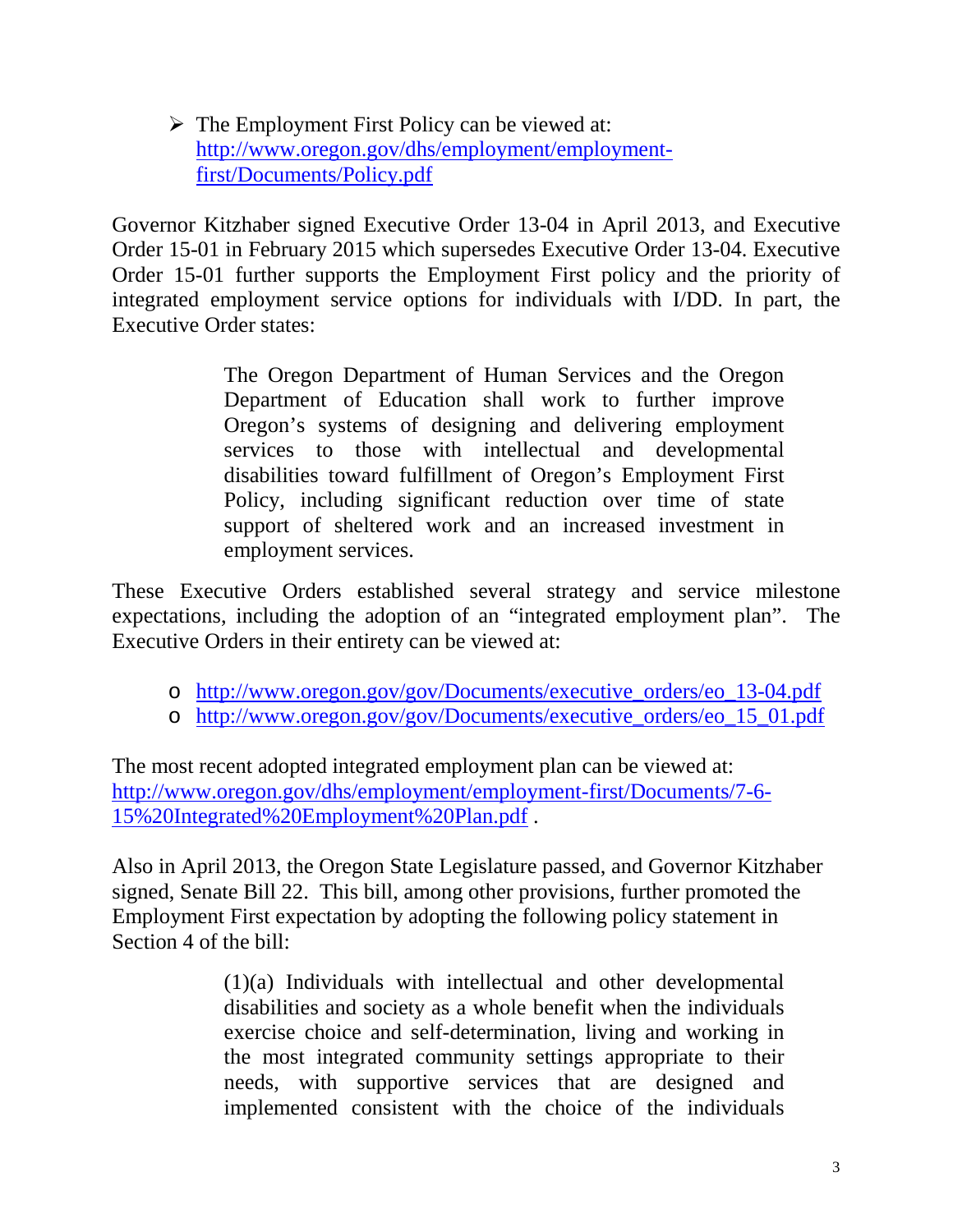regarding services, providers, goals and activities. Individuals with developmental disabilities, together with their families and advocates, must play a major role in the planning, designing, funding, operation and monitoring of community services. These services should be ultimately focused on the outcomes of independence, integration and productivity.

(b) The employment of individuals with developmental disabilities in fully integrated work settings is the highest priority over unemployment, segregated employment, facilitybased employment or day habilitation.

This bill also defined "productivity" to mean:

….regular engagement in income-producing work, preferable competitive employment with supports and accommodations to the extent necessary, by a person with an intellectual disability or another developmental disability which is measured through improvements in income level, employment status or job advancement or engagement by a person with an intellectual disability or another developmental disability in work contributing to a household or community.

Senate Bill 22 can be viewed in its entirety at: https://olis.leg.state.or.us/liz/2013R1/Downloads/MeasureDocument/SB22

DHS, along with the Oregon Department of Education, is actively working to implement the Executive Order expectations by engaging in a number of strategic activities. These include, but are not limited, to:

- Enhancing service capacity through the provision of training and technical assistance;
- Improving and aligning state agency policy and practices;
- Improving service rate structures;
- Conducting outreach and awareness activities; and
- Improving data and quality assurance systems.

## **Project Description - What is DHS-EF Seeking to Achieve?**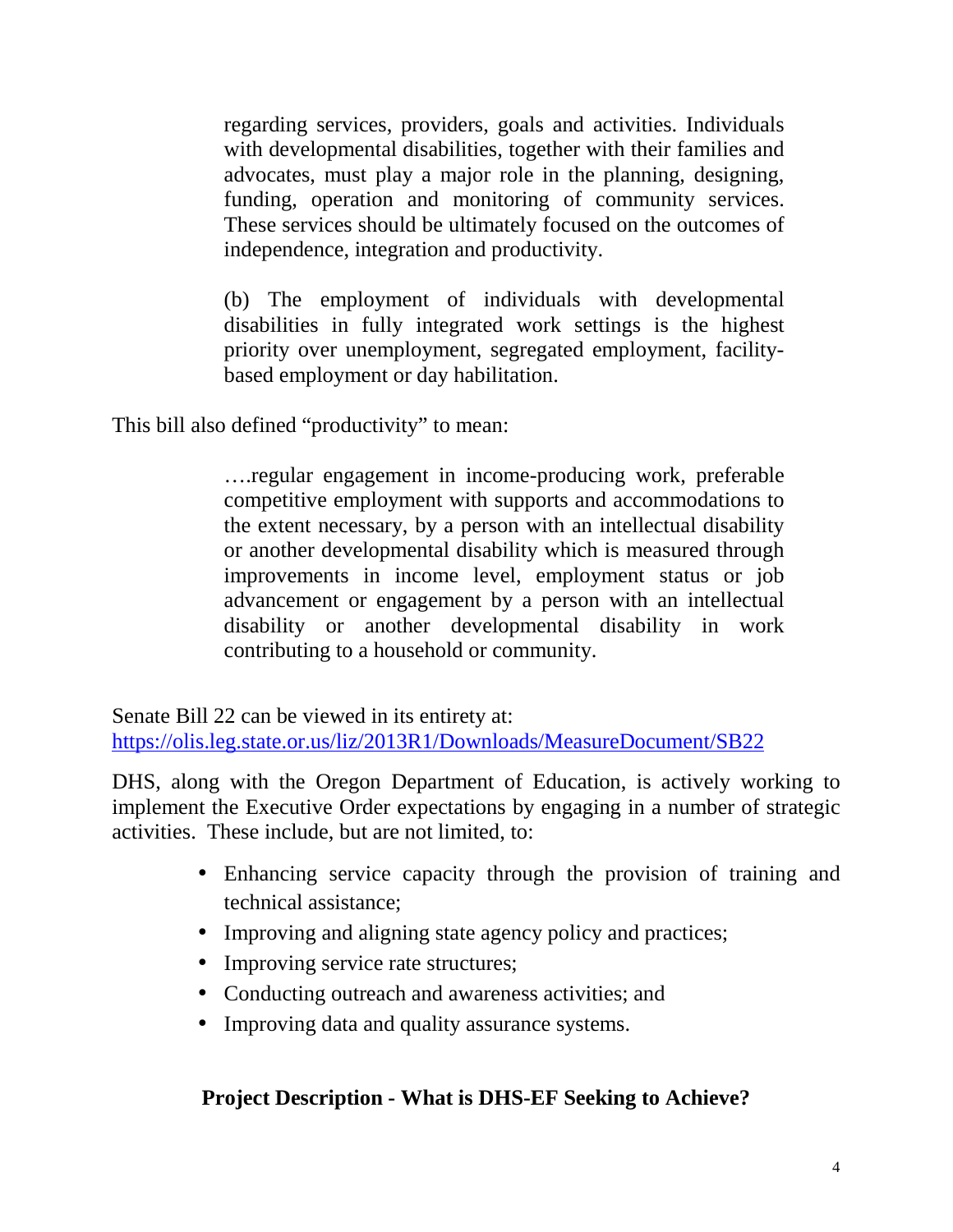It is the policy of DHS to promote and implement evidence based practices and best practices where possible. Project SEARCH is a high school transition program which provides training and education leading to competitive, integrated employment for individuals with significant disabilities. The Project SEARCH approach was started in 1996 with Cincinnati Children's Hospital Medical Center (CCHMC). It is a "business/employment sector" focused approach, targeting careers in a growth industry, such as the health care, environmental services, technology, banking, government and higher education business sectors. The cornerstone of the Project SEARCH approach is industry immersion.

*"Project SEARCH is unique in its total immersion of students into the workplace. Each Project SEARCH site generally enrolls 10-12 students per year. These students spend the entire school day at the workplace, beginning with a one-hour classroom session that teaches employment and independent living skills such as effective communication, goal setting, decision making, problem solving, nutrition, grooming and independent travel. During the first few weeks, each student is assessed on memory, judgment, teamwork, job and interpersonal skills, and interests. The results are used to revise the curriculum and coordinate internships."<sup>1</sup>* 

In the traditional Project SEARCH model, the local education agency (LEA) establishes a classroom site at the host employer. Students report to the host business to learn employability skills directly in the classroom and then develop job skills while participating in a variety of internships and work experiences. The business supervisors and managers at the internship sites work with the Project SEARCH staff to support students during the day and students get continual feedback and support from the internship manager, co-workers, and the Project SEARCH staff. Each program has a certified special education teacher and job coaches that work with both the students and the business staff. Students end their day by reflection, problem-solving, planning and journaling their key learning. The ultimate goal is competitive integrated employment at graduation, utilizing the skills learned on the internships and throughout the program.

While the Project SEARCH model is traditionally a high school transition program, Project SEARCH also offers a modified model for working age adults, generally targeted to individuals 35 years or younger. In this working age adult

<sup>1&</sup>lt;br><sup>1</sup> Project SEARCH: Opening Doors To Employment for Young People with Disabilities", Bonnie O'Day, Mathematica Policy Brief, November 2009.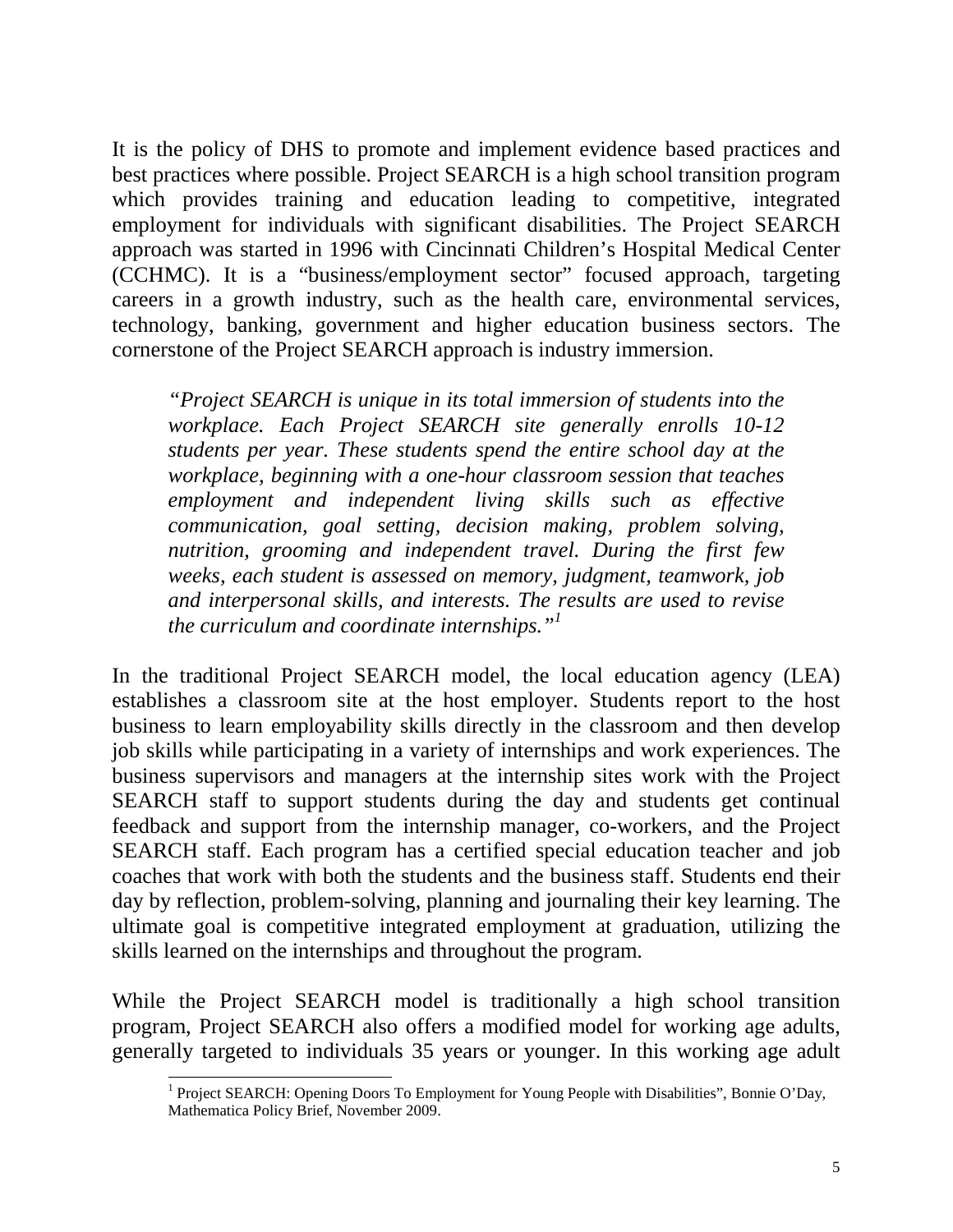Project SEARCH model, DHS qualified community based employment service provider/vendor organization supporting individuals with I/DD establishes a classroom site at the host business instead of a LEA. Project SEARCH participants report to the host business to learn employability skills directly in the classroom and then develop job skills while participating in a variety of internships and work experiences. The business supervisors and managers at the internship sites work with the Project SEARCH staff to support participants during the day and students get continual feedback and support from the internship manager, co-workers, and the Project SEARCH staff. Each program has a teacher/skill trainer, as well as job coaches, that work with both the participants and the business staff. Participants end their day by reflection, problem-solving, planning and journaling their key learning. The ultimate goal is competitive integrated employment at graduation from the Project SEARCH program, utilizing the skills learned on the internships and throughout the program.

Since the development of this initiative by Cincinnati Children's Hospital Medical Center, more than 375 other project sites in 45 states, Canada, England, Scotland, and Ireland have implemented Project SEARCH industry based initiatives.

Project SEARCH initiatives have been successful with a wide variety of lead agencies; the host business, a local education agency (LEA), or a DHS qualified community-based employment service providers/vendors. The key is to remain true to the program model, approach and philosophy. Therefore, the successful applicant must include and agree to the following:

- $\triangleright$  Sign a Performance Agreement with DHS committing to implement the Project SEARCH - Cincinnati Children's Hospital Medical Center (CCHMC) business immersion model and agreeing to abide by the Project SEARCH licensing terms and standards allowing use of the Project SEARCH name, logo, resources and materials;
- $\triangleright$  Committing staff to work with CCHMC in establishing a true Project SEARCH model focused on the immersion design, essential staff training and committed partnerships;
- $\triangleright$  Committing one (1) or two (2) local Project SEARCH team members to attend the Annual Project SEARCH conference;
- $\triangleright$  Committed partnership with an identified growth industry (business/employer) to facilitating on-site training, mentoring, work experiences, employment and retention of youth/young adults with developmental disabilities. While Project SEARCH has particularly focused on the health care industry, other business sectors with demonstrated growth potential would also be considered;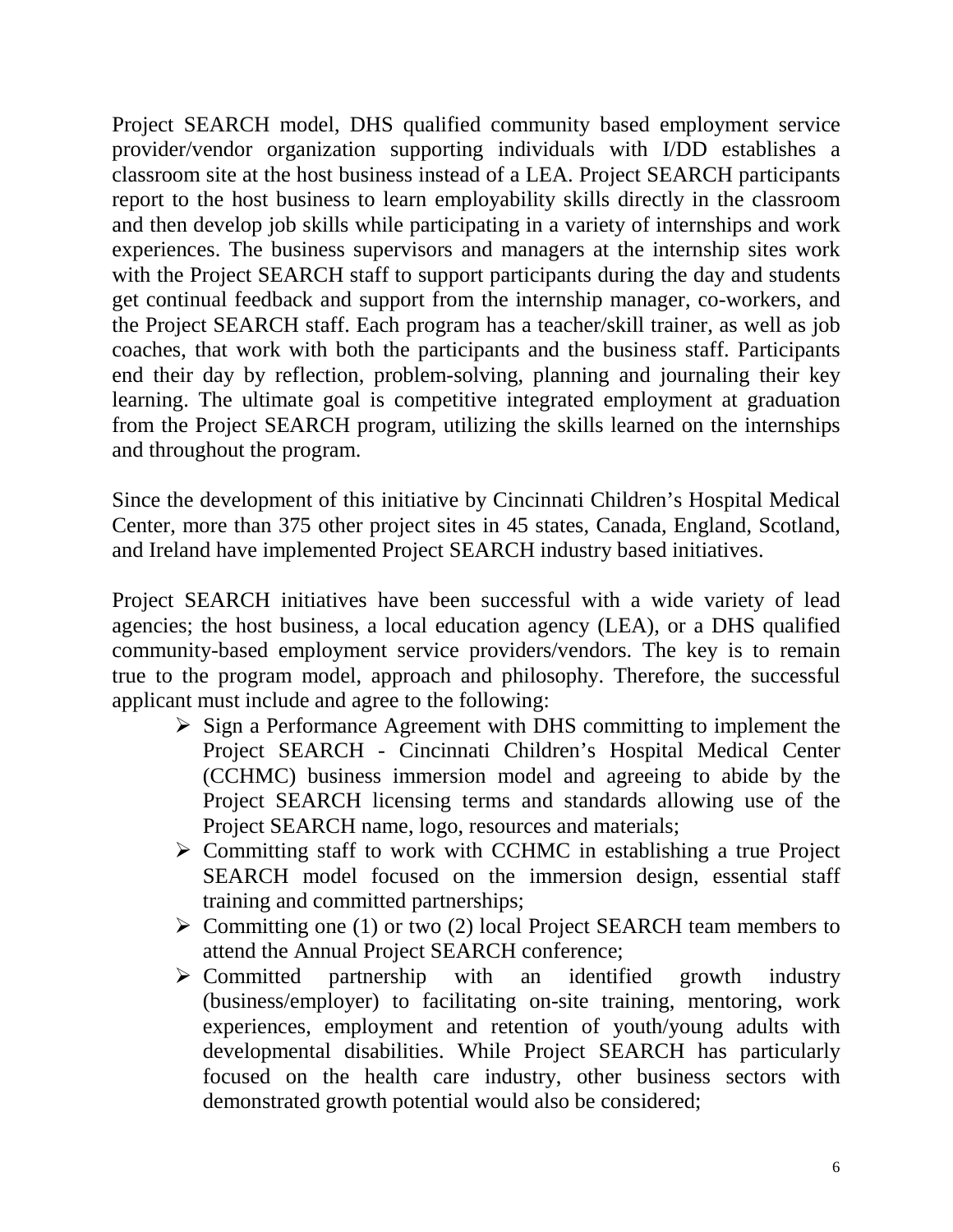- $\triangleright$  Committed partnership with a local education agency (LEA) or Regional Educational Services District (ESD) to provide on-site special education instruction and necessary related services and supports (i.e. transportation, etc.);
- $\triangleright$  Partnership and committed support from the local/regional Office of Vocational Rehabilitation, the Oregon Commission for the Blind, the local Community Developmental Disabilities Program (CDDP), Support Services Brokerage(s), and for essential program coordination, planning and implementation;
- $\triangleright$  Partnership and committed support from a local DHS qualified community based employment service provider/vendor organization to provide job coaching for interns, job development services and ongoing employment support to individuals once they are hired;
- $\triangleright$  Connection with the local or regional One Stop Workforce Centers for additional employment related support services and assistance;
- $\triangleright$  A commitment to incorporate outreach and supports to families as partners in the workforce skill development and employment process;
- $\triangleright$  A commitment to report outcomes from the project using the national Project SEARCH data portal and other requested DHS data reporting systems ;
- $\triangleright$  A commitment to disseminate information about project experiences, strategies for addressing barriers, and achieving employment success for project participants, and
- $\triangleright$  A commitment to a sustainability plan that includes specific steps/details on maintaining the project beyond the duration of the DHS-EF state biennium funding cycle.

## **Who Is Eligible To Apply for This Request for Proposal**

A host business, LEA **or** DHS qualified community based employment service provider/vendor organization may be the designated lead applicant for this RFA. Organizational roles and responsibilities must be clearly delineated. There must be a clearly identified partnership amongst the identified host business, local education agencies, qualified DHS community based employment service provider/vendor organization, vocational rehabilitation agency and local developmental disability agencies (CDDP and Brokerages).

The target population to be served may be either transition age students with intellectual and developmental disabilities who are expected to graduate or exit school within eighteen months, or young adults with intellectual and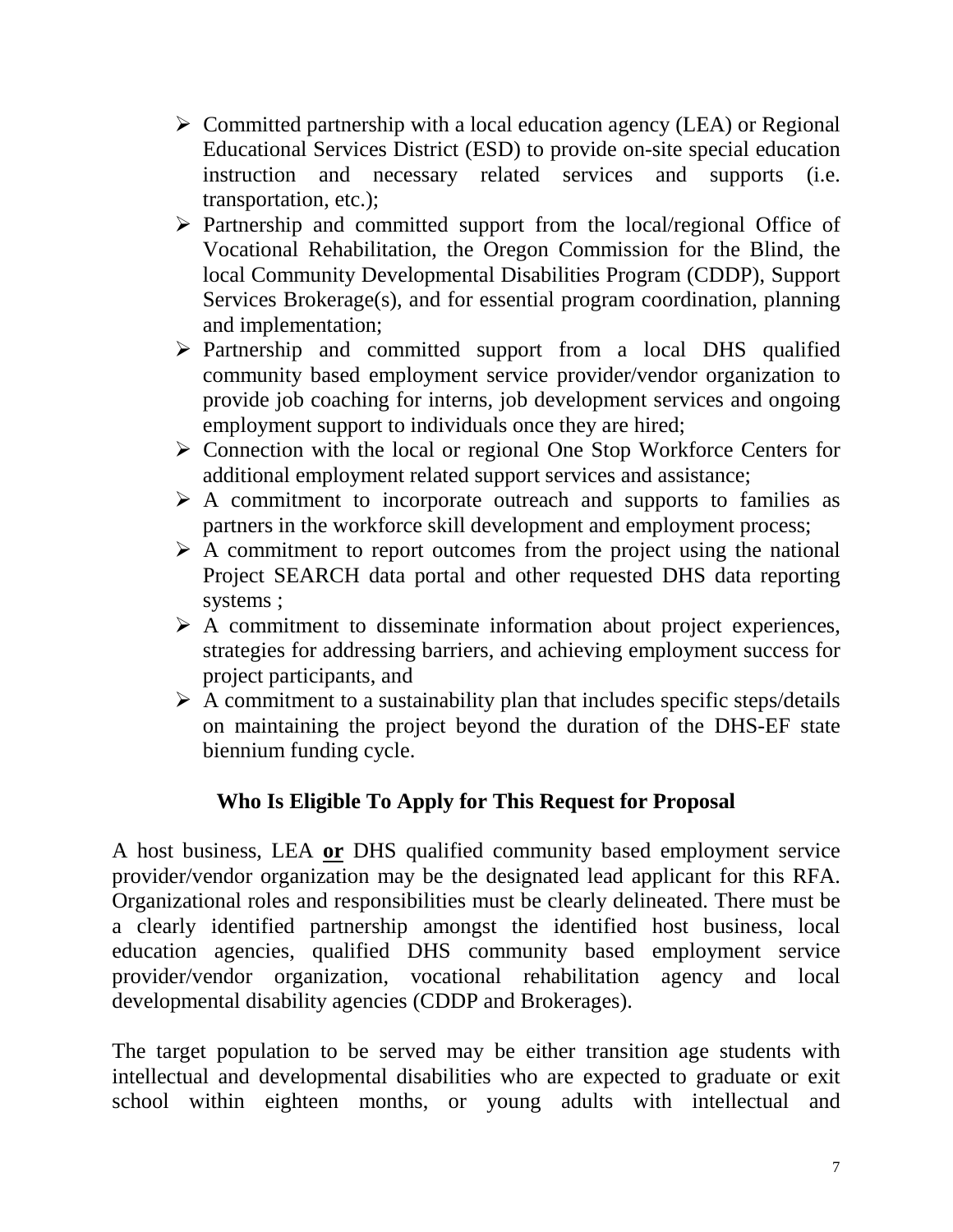developmental disabilities who wish to pursue competitive integrated employment but who need additional vocational skill building and work experience. The applicant must specify which target population it wishes to serve.

All individuals served must be referred to and eligible for vocational rehabilitation services and local developmental disability program services at the beginning of their project participation. Individuals will need coordination with both VR and DD systems to ensure employment services and supports needed during the internship, during job placement, as well as long- term employment related supports are available.

# **Definitions for Purposes of This Request-For-Proposal**

*"Adults with Intellectual and Developmental Disabilities (I/DD)"* means individuals with I/DD who are generally 35 years or younger, who have declared and interest in obtaining competitive integrated employment, and who are determined eligible for publicly-funded services provided by the DHS Vocational Rehabilitation and the Office of Developmental Disability Services.

*"Advocacy activities"* means active support of policies and practices that promote self-determination and inclusion in the community and workforce for individuals with developmental disabilities and their families.

*"Business Immersion Model"* means an approach that requires the students to spend the entire school day, for the duration of the school year, at the workplace. Educational classes and supports are provided at the workplace, along with job coaching. Or an approach that require the participating individuals to spend five (5) hours a day, for nine (9) months, at the workplace. Pre-vocational classes and supports are provided at the workplace, along with job coaching.

*"Capacity Building activities"* means a system for sustaining and expanding the successful delivery of services, supports and other assistance to individuals with intellectual and developmental disabilities.

*"Competitive Integrated Employment"* means consistent with the federal Workforce Innovation and Opportunity Act ("WIOA"), means work that is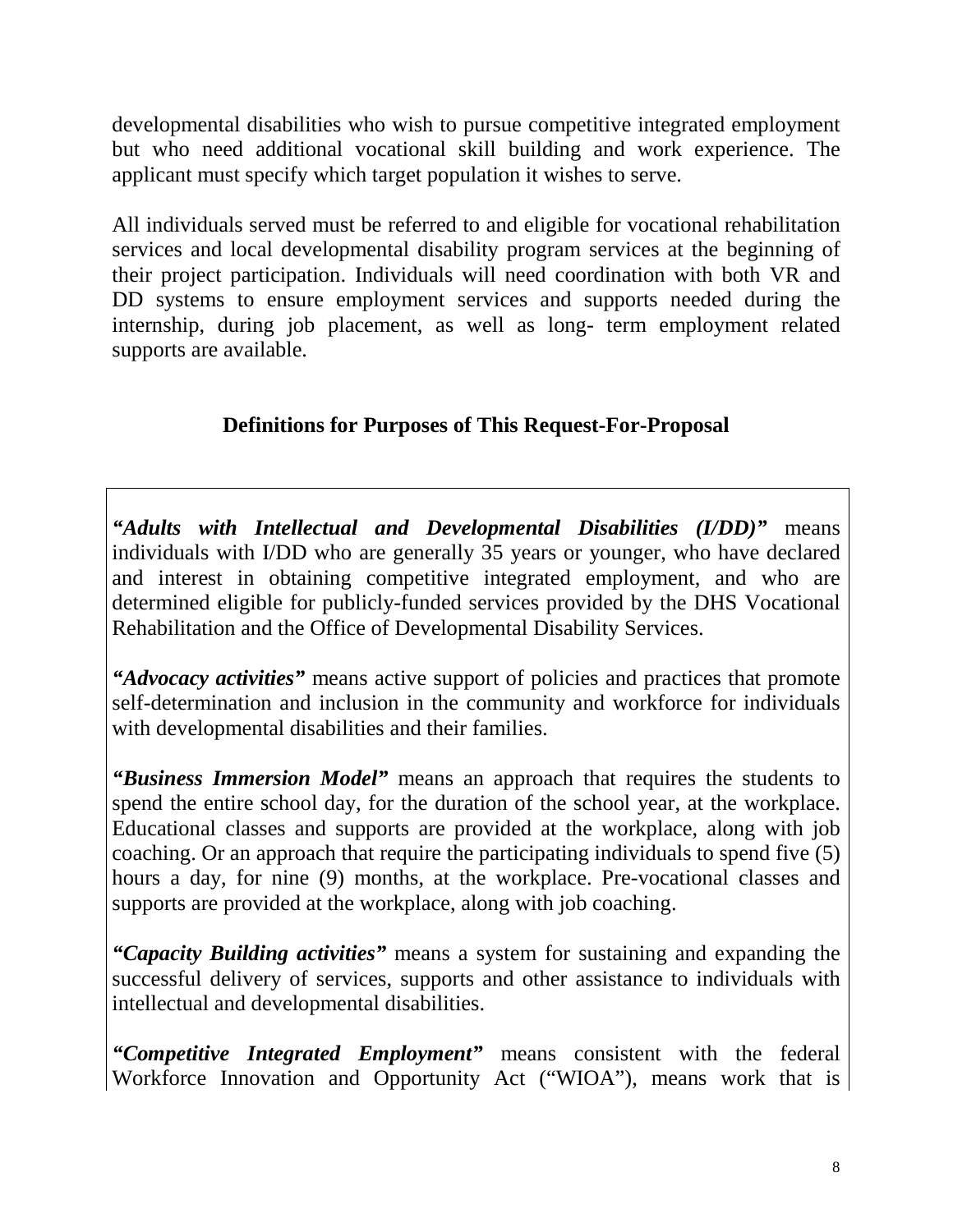performed on a full-time or part-time basis (including self-employment) for which an individual:

a. Is compensated at a rate that:

(1) Meets or exceeds state or local minimum wage requirements, whichever is higher; and

(2) Is not less than the customary rate paid by the employer for the same or similar work performed by other employees who are not individuals with disabilities, and who are similarly situated in similar occupations by the same employer and who have similar training, experience, and skills; or

(3) In the case of an individual who is self-employed, yields an income that is comparable to the income received by other individuals who are not individuals with disabilities, and who are self-employed in similar occupations or on similar tasks and who have similar training experience, and skills; and who are self-employed in similar occupations or on similar tasks and who have similar training experience, and skills; and

b. Is eligible for the level of benefits provided to other employees; and

c. Is at a location where the employee interacts with other persons who are not individuals with disabilities (not including supervisory personnel or individuals who are providing services to such employee) to the same extent that individuals who are not individuals with disabilities and who are in comparable positions interact with other persons; and

d. As appropriate, presents opportunities for advancement that are similar to those for other employees who are not individuals with disabilities and who have similar positions.

*"DHS qualified Community-Based Employment Provider or Vendor Agency"*  means a provider organization that has been certified through the Department of Human Services, Office of Developmental Disability Services to provide employment services to individuals with I/DD, or who has a contract with DHS Vocational Rehabilitation to provide Job placement and Job Coaching supports and has experience providing supported employment supports to individuals with I/DD.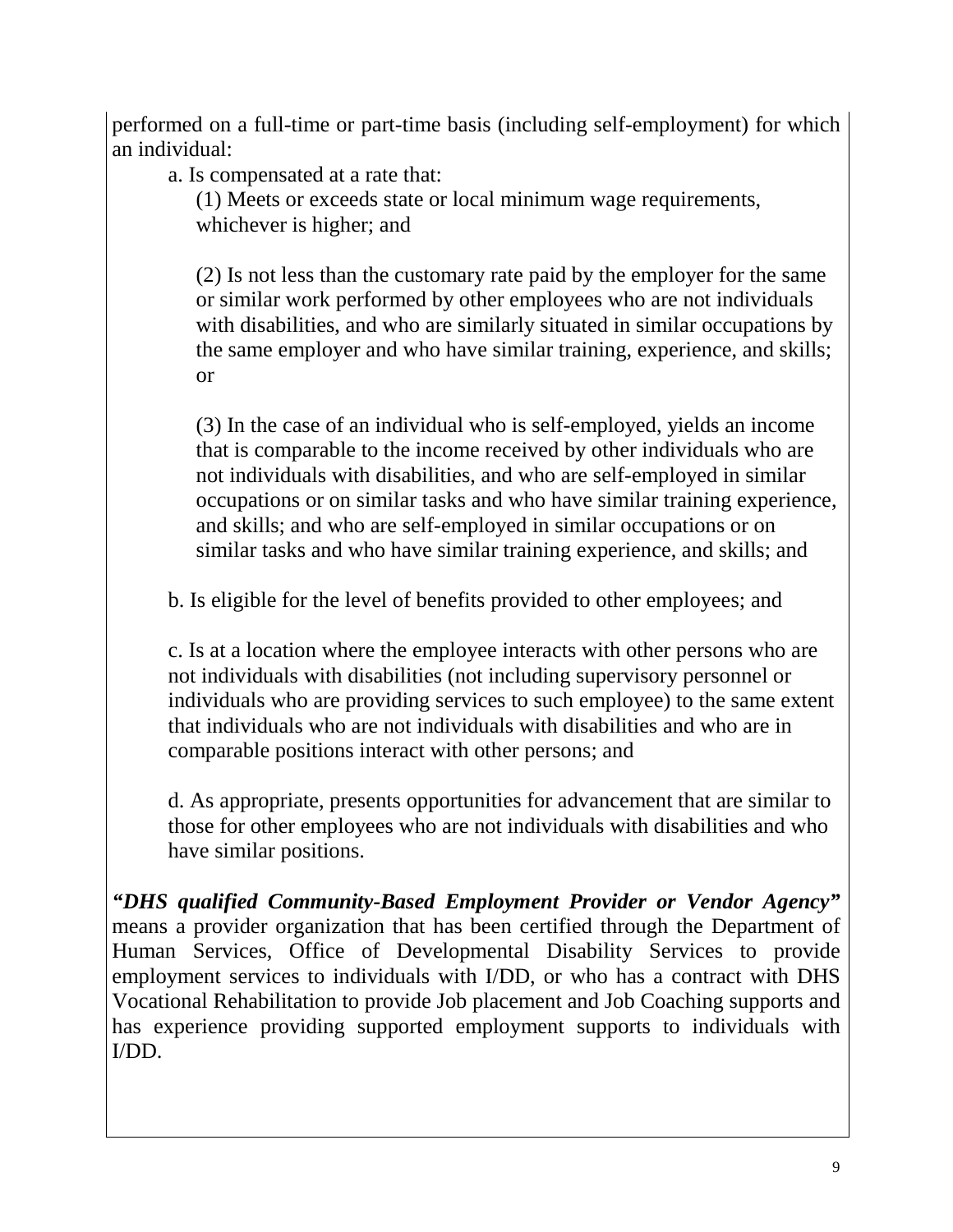*"Steering Committee" means* a business liaison from the host business and representatives from the County Developmental Disabilities program, Vocational Rehabilitation, the local education agency (if it is a high school transition program), the qualified DHS Community based employment provider/vendor, and may include a family member.

*"Systemic Change activities"* means sustainable, transferable and replicable change in some aspect of service or support availability, design or delivery that promotes positive or meaningful outcomes for individuals with developmental disabilities and their families.

*"Sustainability Plan"* means the applicant's plan to continue the goals, services, supports or other intended activity of the RFP beyond the end date of DDPC funding. The Sustainability Plan should be focused on continuance of intent, activities and outcomes through any combination of strategies, actions and resources.

*"Transition age students with Intellectual and Developmental Disabilities (I/DD)"* means individuals with I/DD who are 18-21 years of age, still in school, who are expected to graduate or exit school within eighteen months, and who are determined eligible for publicly-funded services provided by DHS Vocational Rehabilitation and the Office of Developmental Disability Services.

#### **Suggested Timeline for Program Implementation and Training and Technical Assistance Resources**

| <b>Timeframe</b>      | <b>Activities</b>     | <b>Suggested Participants</b> |
|-----------------------|-----------------------|-------------------------------|
| January – March 2016  | Two-day orientation   | All stakeholders, including   |
|                       | and planning session  | representatives from the      |
|                       | provided by Project   | host business for the first   |
|                       | <b>SEARCH</b>         | half day                      |
| February – March 2016 | Informational session | <b>Steering Committee</b>     |
|                       | for potential interns | members, teacher, job         |
|                       | and their families    | coaches (if identified)       |
| April – May $2016$    | Application process   | Steering Committee –          |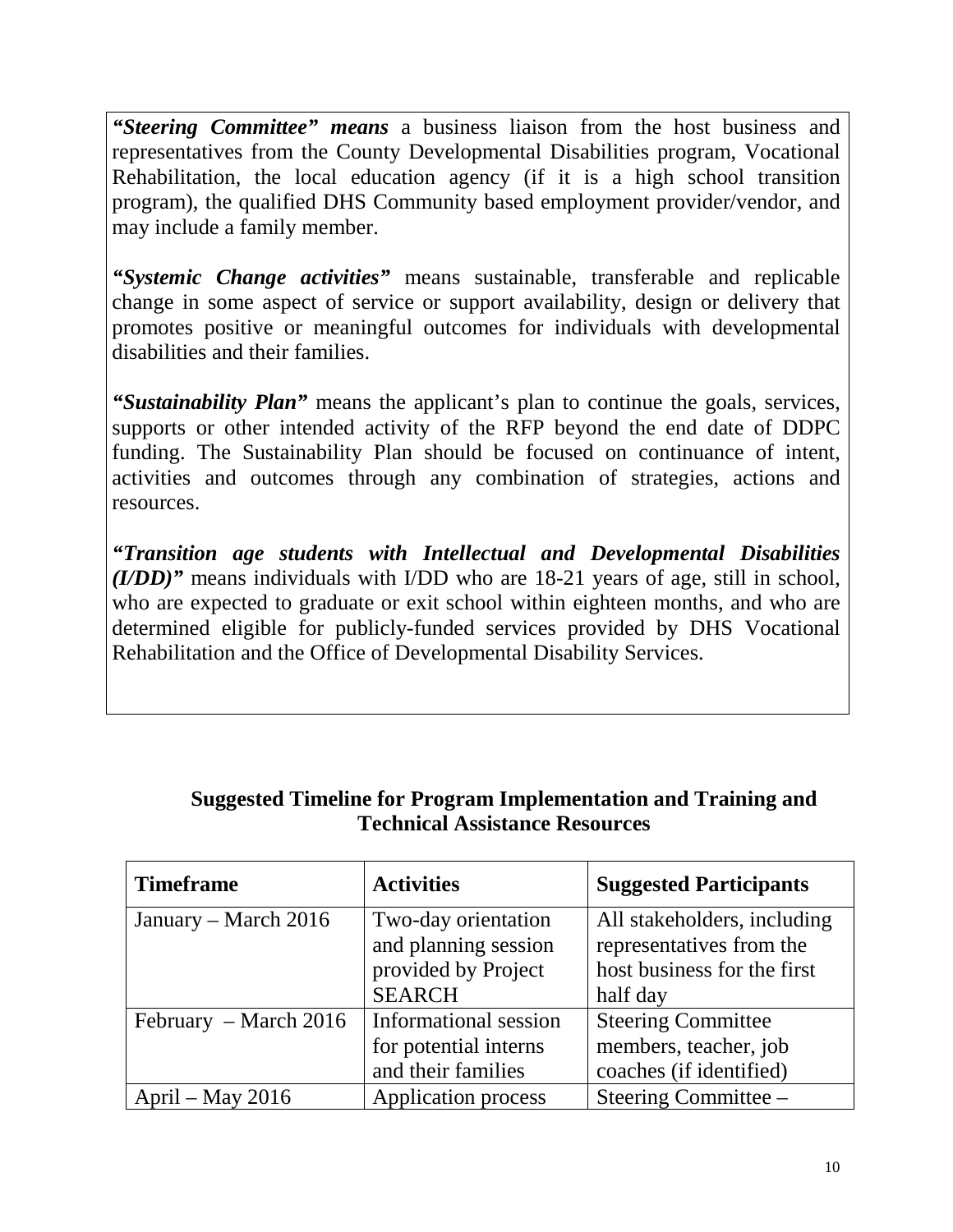| <b>Timeframe</b>                       | <b>Activities</b>                                                                                                                              | <b>Suggested Participants</b>                                                                                                                     |
|----------------------------------------|------------------------------------------------------------------------------------------------------------------------------------------------|---------------------------------------------------------------------------------------------------------------------------------------------------|
|                                        | and Intern selection                                                                                                                           | serves as the selection<br>committee                                                                                                              |
| June - August 2016                     | Internship development<br>with departments at the<br>host business – onsite<br>technical assistance<br>provided by Project<br><b>SEARCH</b>    | Instructor and lead job<br>coach or manager from the<br>employment provider                                                                       |
| August 2-5, 2016                       | <b>International Project</b><br><b>SEARCH Conference</b><br>- Orlando, FL                                                                      | Instructor and lead job<br>coach; there are sessions for<br>business liaisons and<br>managers/supervisors as<br>well.                             |
| August 2016                            | Open House for interns<br>and their families at the<br>host business site to<br>acquaint them with the<br>location and orientation<br>process  | <b>Steering Committee</b><br>members, instructor, job<br>coaches                                                                                  |
| August – September<br>2016             | Program begins                                                                                                                                 | Instructor and job coaches<br>will be on site each day<br>during hours of operation                                                               |
| January 2016 - June<br>2017<br>Ongoing | <b>Steering Committee</b><br>Meetings<br>Occur on a monthly<br>basis and members<br>provide direction for<br>the instructor and job<br>coaches | <b>Steering Committee,</b><br>instructor (once identified)                                                                                        |
| October2016 – June<br>2017             | Monthly or bi-monthly<br>Employment planning<br>meetings with each<br>intern                                                                   | Intern, Family members,<br>instructor, Vocational<br>Rehabilitation Counselor,<br>host business department<br>manager, job developer/job<br>coach |
| February – March 2017                  | Recruitment and<br>selection of interns for<br>second year of program                                                                          | <b>Steering Committee</b>                                                                                                                         |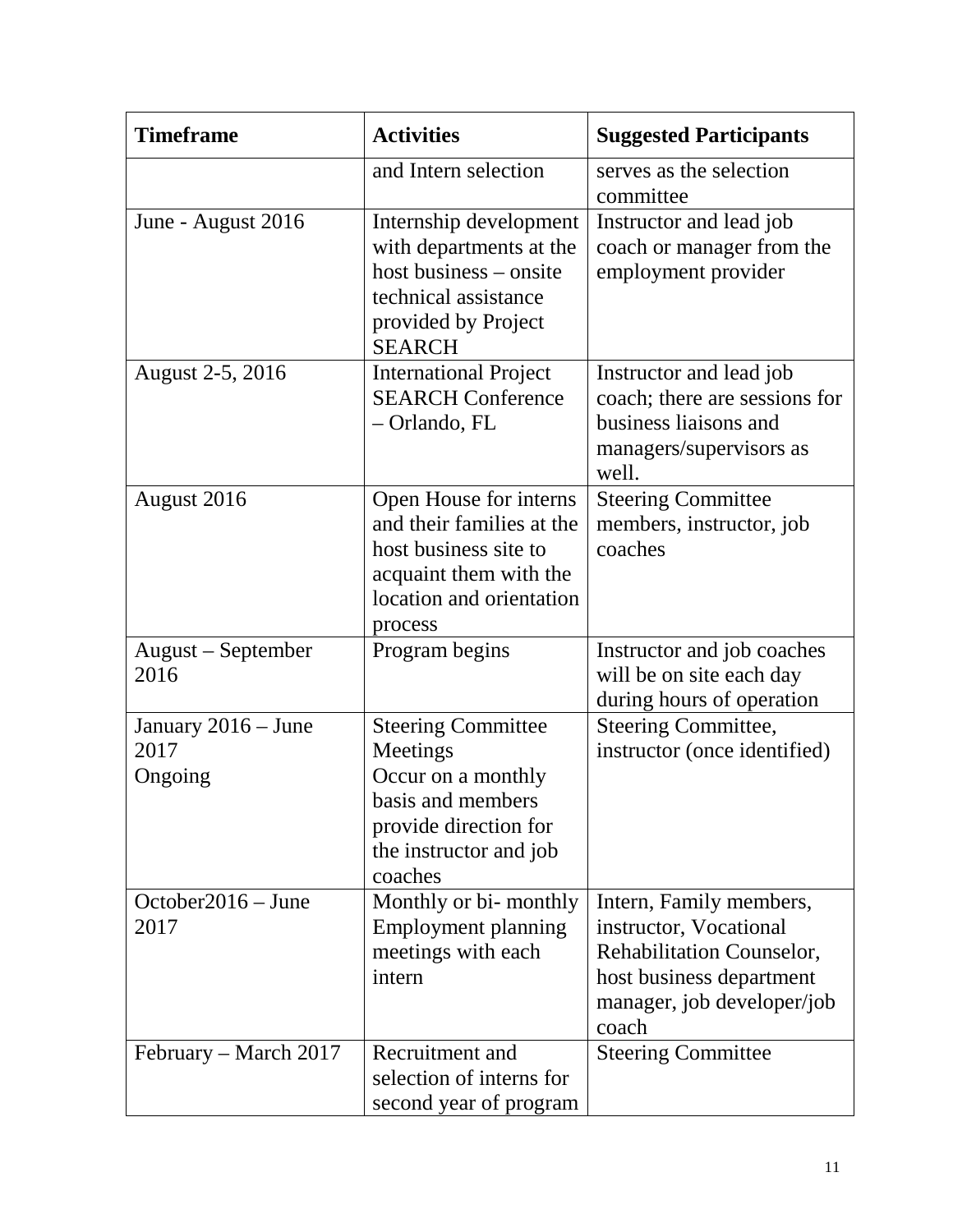| <b>Timeframe</b> | <b>Activities</b>      | <b>Suggested Participants</b>                        |
|------------------|------------------------|------------------------------------------------------|
| June 2017        |                        | Graduation Celebration   All stakeholders, including |
|                  | for first year interns | <b>Steering Committee and</b>                        |
|                  |                        | host business employees                              |

## **Instructions for Completing This Request for Application**

Answer all questions in the order in which the instructions are presented. All questions must be answered succinctly and provide a clear description of the proposed local plan for a Project SEARCH site and implementation, including timelines and expected outcomes. Applicants will be judged on the information presented. *Please do not submit any information that was not specifically requested*.

#### **The entire application should not exceed twelve pages (letters of commitment/support are in addition to the application twelve page limit) and must include:**

- $\triangleright$  Cover letter signed by the Chief Executive/Operating Officer of the organization;
- $\triangleright$  One-page Application Summary;
- $\triangleright$  Up to eight pages of Project Narrative;
- $\triangleright$  Up to two-pages of Local Contribution Description; and
- Electrical Commitment from program partners as required within the RFA (i.e., business enterprises, VR, CDDP and Support Services Brokerages, LEA or ESD, DHS qualified community based employment service provider/vendor organization, and other essential partners).

### **Proposed Application - What Return Will You Give the DHS-EF for Its Investment?**

**I. Application Summary -** Provide a one-page summary of your proposal which includes: identification of the requesting agency; contact person, telephone, fax and email; project title; and a one or two paragraph description of the proposed project, including the number of students/adults to be served.

**II. Application Narrative -** Provide a complete but succinct description of the following: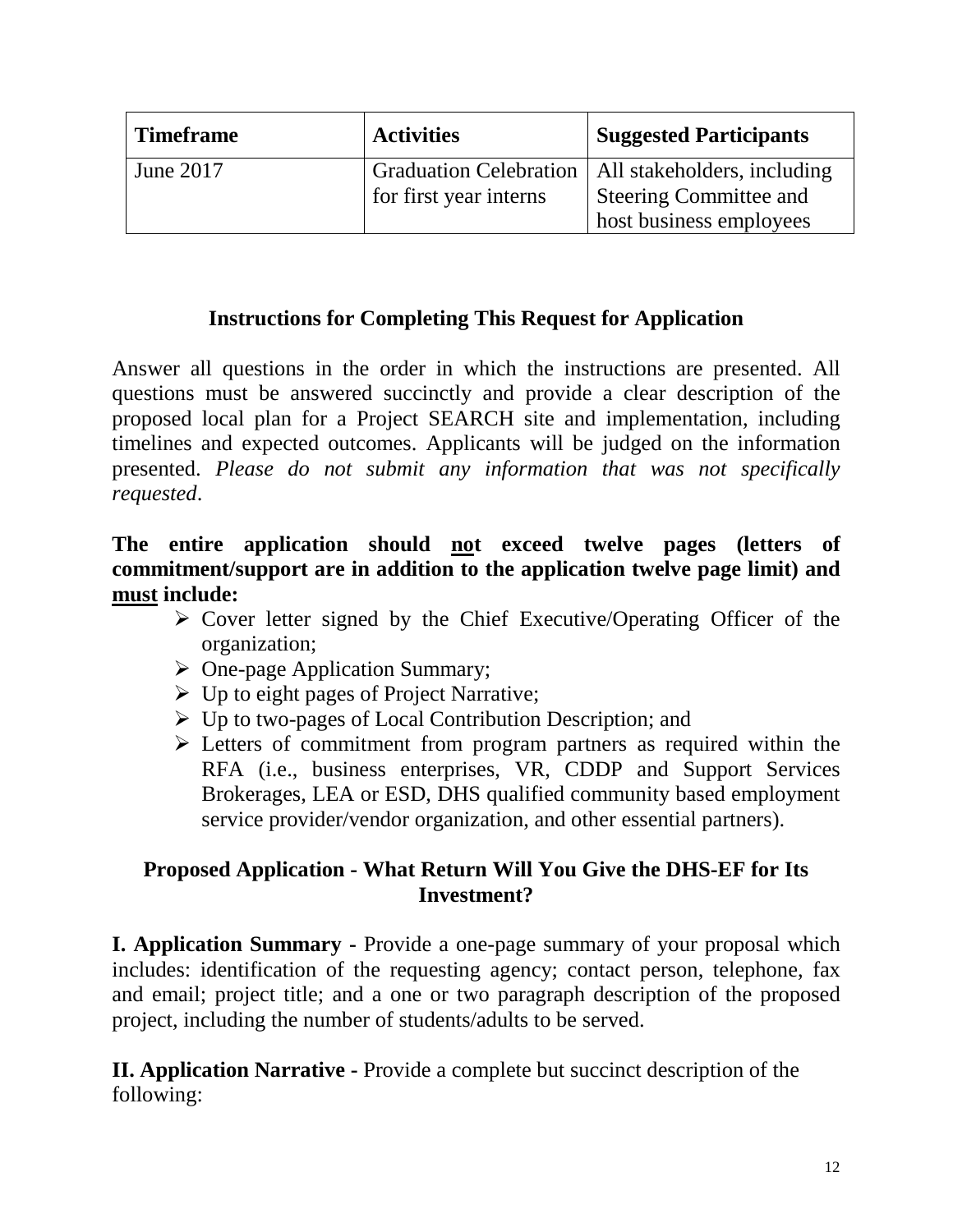### *A. Plan of Action (40 points)*

- The application must clearly include commitments from all essential partners (business, education, qualified DHS community based employment provider agency, vocational rehabilitation, local developmental disability programs). The lead organization must be identified and all roles, responsibilities and partner relationships clearly delineated.
- The application must include a list of one (1) to four (4) businesses that could likely serve as the host business site for the internships. Businesses must be large employers with at least 200 employees; able to provide space for the classroom component of the program; commit to serving as part of the local Project SEARCH team and actively collaborate and coordinate with the Cincinnati Children's Medical Center Project SEARCH Team. If a business has already agreed to serve as a host, then a letter of commitment is welcomed.
- The proposed project design, approach, and commitment to the Project SEARCH transition model or working age model is clearly spelled out, including how eligible individuals will be identified, selected and served.
- The application must describe the process for matching participating individuals with work and identify potential work opportunities and career paths.
- The Plan must provide projections as to the impact of actions taken, including a description of the individuals who will benefit, the number of people who will benefit, how they will benefit, long-term transition outcomes, or outcomes to competitive integrated employment, etc.
- The applicant must describe their commitment to working with Cincinnati Children's Medical Center Project SEARCH Team. What specific steps will the applicant take to ensure their adherence to and the establishment of a true Project SEARCH model?
- The application must describe specific timelines for implementation and completion of essential project activities, including detailed and specific performance milestones. (Put in table/chart, if possible.) The timelines should align with the availability of training and technical resources from the Cincinnati Children's Medical Center Project SEARCH Team outlined above.

#### *B. Evaluation, Dissemination and Sustainability (20 points)*

• Describe the method(s) and criteria for evaluating the impact and success of this initiative for students, employer and educational agencies, as well as for other systems partners.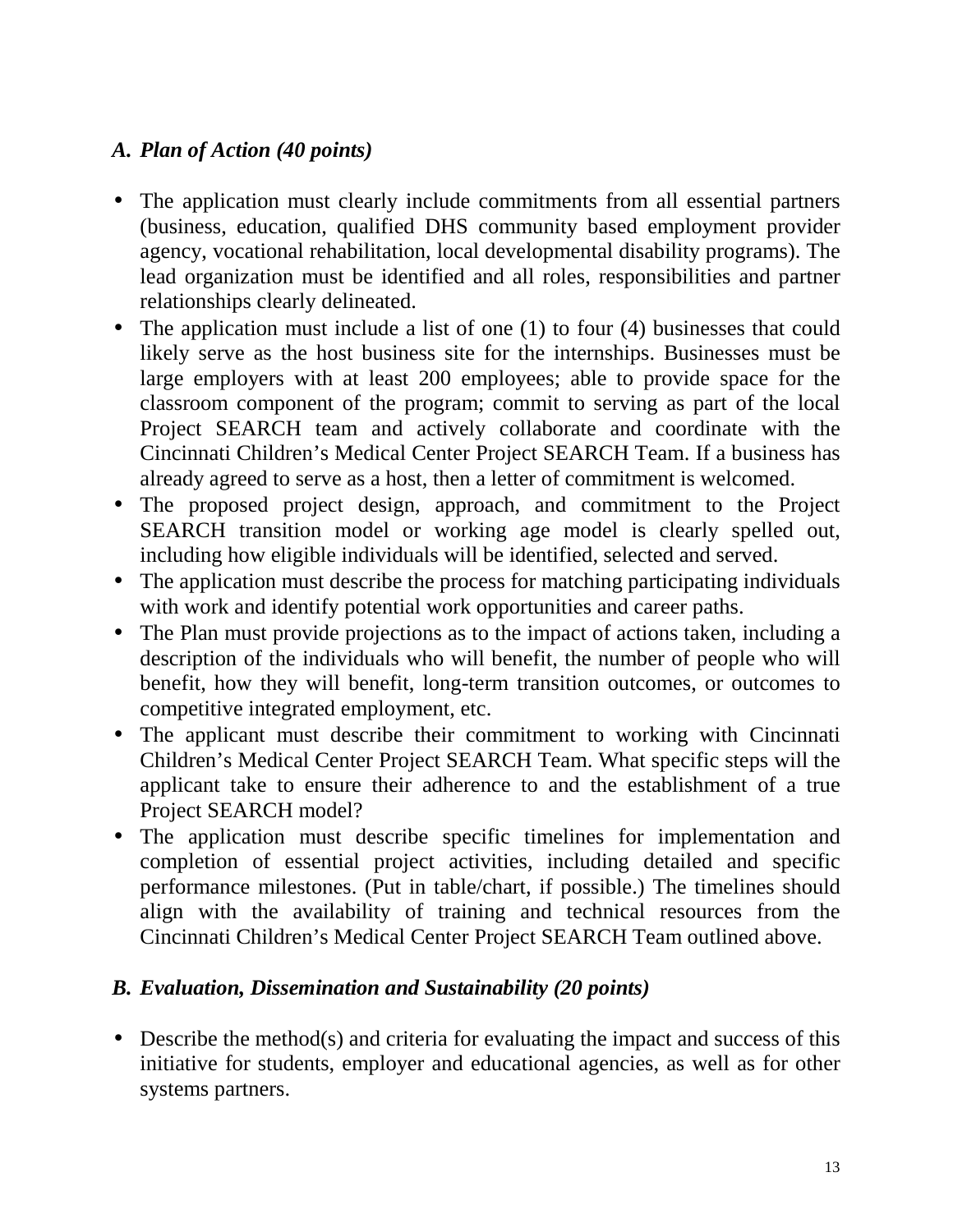- Describe how the project will evaluate the satisfaction of all project customers (individuals, families, service providers, employers, etc. as appropriate).
- The applicant must describe their commitment to participate in the national Project SEARCH data portal and the annual Project SEARCH national conference.
- Detail the applicant's Sustainability Plan and strategies to maintain this initiative, or the benefits of this initiative, past the completion of the DHS-EF Training and Technical Assistance grant, including any ongoing commitment from project partners.
- Describe any proposed project products that will demonstrate the impact of the project and/or lessons learned (including presentations of project findings or outcomes) and the organizational plan to disseminate and share such products or findings with others.

# *C. Applicant Capability, Personnel, and Resources (20 points)*

- Describe the organizational experience or expertise of the lead organization and project partners in training, preparing, and successfully transitioning youth or working age adults with developmental and/or other disabilities into employment and career opportunities.
- Describe the experience/expertise of the lead person(s) identified to be responsible for project implementation, and their commitment to administering and completing this project. In the event of their absence, please identify who will function as back-up(s) to this lead person(s).
- Describe the organizations' experience in building community coalitions or cross-systems collaborations with other organizations, as related to the proposed Plan of Action. In other words, what is the experience/expertise that will make this partnership succeed?
- Include letters of commitment from required partners including business, education, qualified DHS community based employment provider agency, vocational rehabilitation, local developmental disability programs, etc., based on whoever is lead applicant.

## **III. Proposed Local Contribution** *(20 points)\**

The application will also be evaluated and rated on the basis of local contribution, which includes local contribution plans that are consistent with the proposed action plan. The application should include Attachment B, titled "RFA Proposed Two Year Local Contribution", and include a narrative that describes: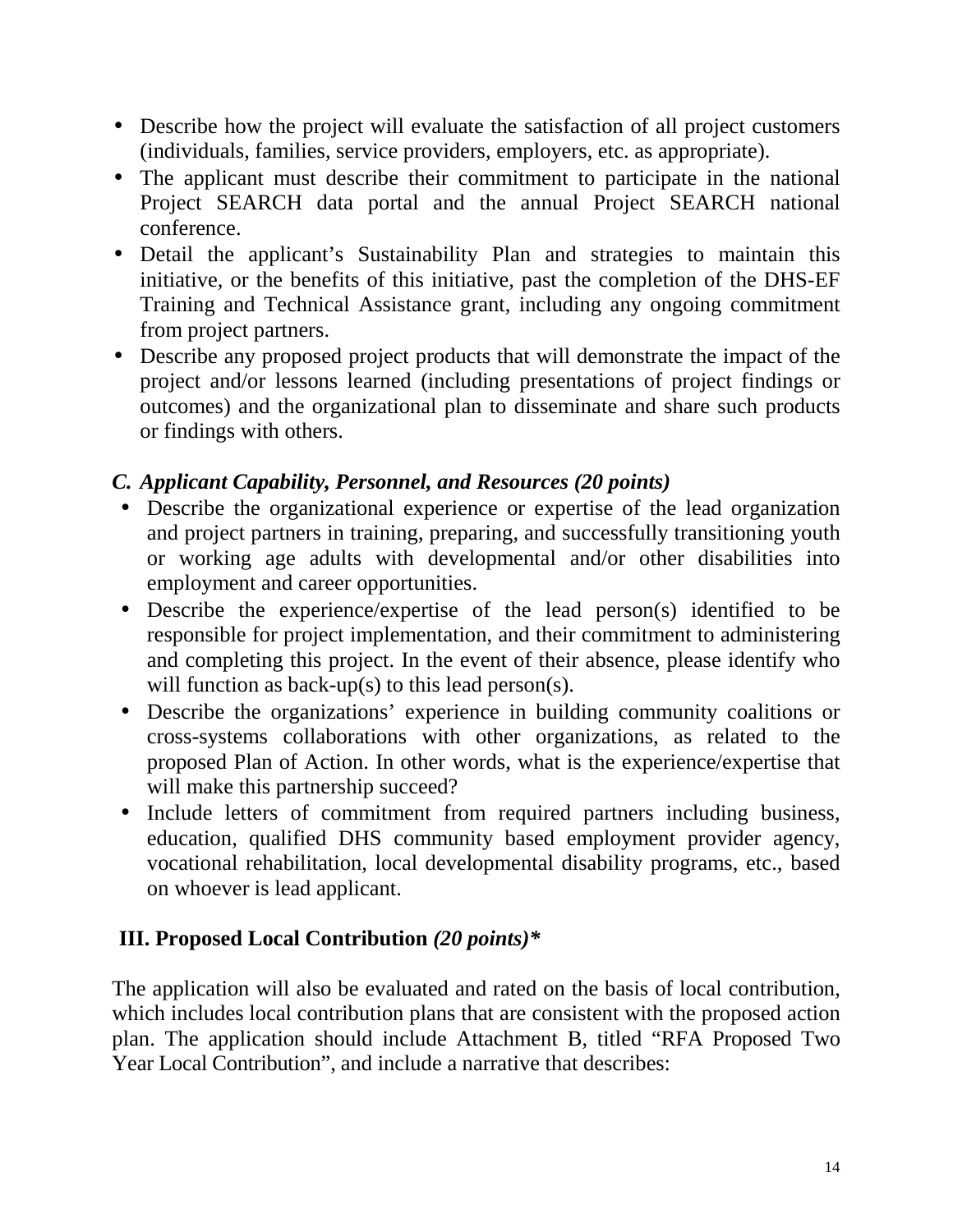- Commitment for one (1) or two (2) local Project SEARCH team members to attend the annual National Project SEARCH conference in 2016 and 2017.
- How the lead applicant intends to fund the required on site teacher at the host business. The description should include anticipated budget and methodology for funding (e.g., LEA will utilize existing student funds for each participating student or qualified DHS community based employment provider agency will bill ODDS for employment path services).
- Agreement of lead applicant to commit at least one (1) lead person and (1) back up person to the project to be responsible for project implementation, administering and completing this project.
- Agreement of partnering agencies to participate in Steering Committee for the local Project SEARCH site.

## **The Request for Application Review Process**

The DHS-EF will conduct a three-level review process for all submitted proposals:

- The first level entails a Pass/Fail DHS-EF Staff Review of the submitted proposals to ensure that the application is responsive to the conditions set forth in the RFA. The DHS-EF will reject any applications that do not clearly and specifically address the purposes of this Training and Technical Assistance opportunity and/or fail to meet any one of the following criteria:
	- 1. Submission by an eligible entity, as specified within the RFA;
	- 2. Clearly meets the purpose(s) intended by the RFA;
	- 3. Serves the population targeted by the RFA;
	- 4. Submission of all requested RFA materials within the required timeframes;
	- 5. Includes the required local contribution, as specified by the RFA;
	- 6. Submission of a complete application packet in the format requested by the DHS-EF, and
	- 7. Required letters of commitment.
- The second level consists of a scored Comprehensive Application Review that involves a thorough review of the submitted proposal specifically related to the project work plan, evaluation, organizational capability, commitment of partners, value of products and dissemination, overall strength of sustainability plan (if applicable), and local contribution. The proposed application review and rating will be conducted using the criteria stated in this DHS-EF Funding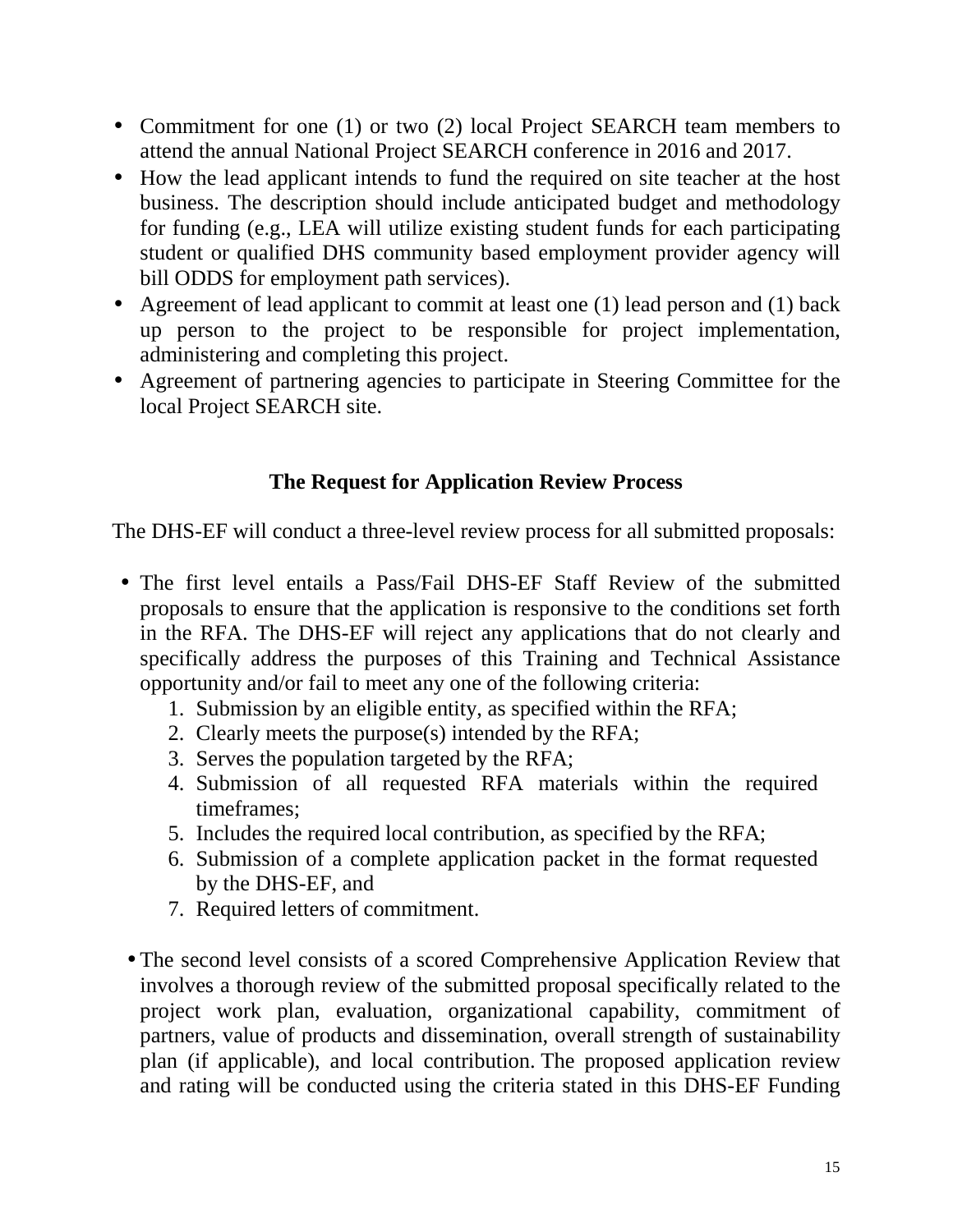Announcement, and the DHS-EF reserves the right to conduct follow-up activities and discussions with applicants to clarify information in the submitted application. To comprise the review team, the DHS-EF will typically use staff, representatives from agency partners such as VR, ODDS, ODE, and peer/field expertise in the RFA topic area. Applications must meet a standard of 75 points or greater to be considered for third-level review. The review committee reserves the right to forward application(s) with a score of less than 75, if the application is the only application or best scoring application in any single region.

- If necessary, applications may be subjected to a third-level Panel Review that may add additional points for specific criteria, including a) fidelity to the intent of the RFA (the Project SEARCH model); b) alignment with and impact on target populations defined in Oregon's Executive Order 15-01; and c) sustainability. The final total score will be the cumulative total of second and third-level reviews, with the RFA awards going to the highest rated applications within each of the designated regions.
- DHS-EF reserves the right to grant RFA awards to more than one applicant in a designated region if in one or more regions, DHS-EF does not receive applications, or the submitted applications do not meet the RFA standards.

## **Awarding of DHS-EF Training and Technical Assistance Grants**

The DHS-EF Review Committee will select the highest ranked proposal(s) that *fully meet the intent of the RFA* as set forth by the DHS-EF review committee. All costs associated with responding to this RFA are entirely the responsibility of the applicant.

As part of the grant award process, the grantee and DHS-EF must establish a mutually agreed upon Performance Agreement and a corresponding set of Performance Indicators, which become part of the formal Agreement deliverables. The DHS-EF reserves the right to:

- Reject any applications that do not meet the intent of this RFA;
- Based on quality of RFA applications, award less than the designated number of grant awards as set forth within the RFA
- Negotiate with applicants regarding Performance Agreements, Performance Indicators, and other issues raised within the RFA review process to achieve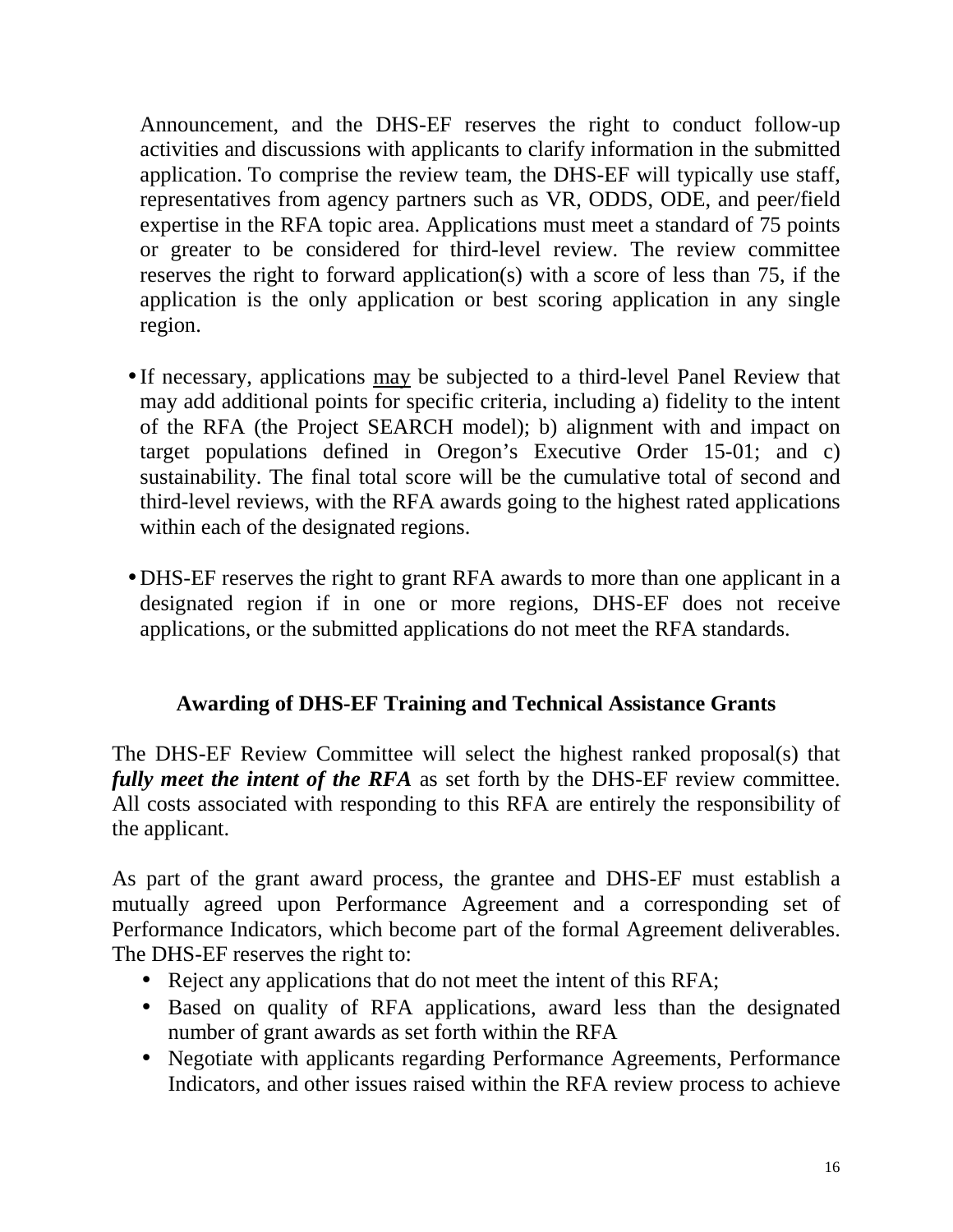the maximum impact from the grant award and serve the best interests of Oregon DHS-EF, and

• If unable to negotiate the Performance Agreement with the selected applicants within 60 days, the DHS-EF may begin negotiations with the next highest scoring qualified applicant(s).

### **Local Contribution Requirements**

This Training and Technical Assistance grant is intended to increase the independence, productivity, integration and inclusion into the community of individuals with intellectual and developmental disabilities and their families. The Training and Technical Assistance grant may not be used for activities that duplicate or supplant what is already available or required under existing laws and/or regulations. The issuance of this request for application does not obligate the DHS-EF to award grants.

Applicant agencies must supply the personnel who will serve as a classroom teacher at the host business. The lead local Project SEARCH site team must commit one (1) or two (2) local Project SEARCH team members to attend the annual National Project SEARCH conference in 2016 and 2017, including providing financial or in-kind sources to support their attendance. The local partners must also commit to participating in the Steering Committee for the local Project SEARCH site. The local contribution may be derived from state, local, agency, and/or private sources.

#### **Grantee and DHS-EF Responsibilities**

All grantees must be willing to commit to working with the DHS-EF to ensure the greatest potential for these resources to achieve successful project outcomes. Grantee and DHS-EF responsibilities are noted in Attachment A, titled "Quality Assurance Responsibilities", and will also include quarterly fiscal and programmatic reporting on milestones agreed upon in the approved Performance Agreement and Performance Indicators. Successful applicants will also be required to agree to:

• *Rights in Data* – The DHS-EF will remain owner of data and records provided as part of this project, and the grantee shall not use the DHS-EF data, records and reports for any purpose other than the conduct of this project without the consent of the DHS-EF.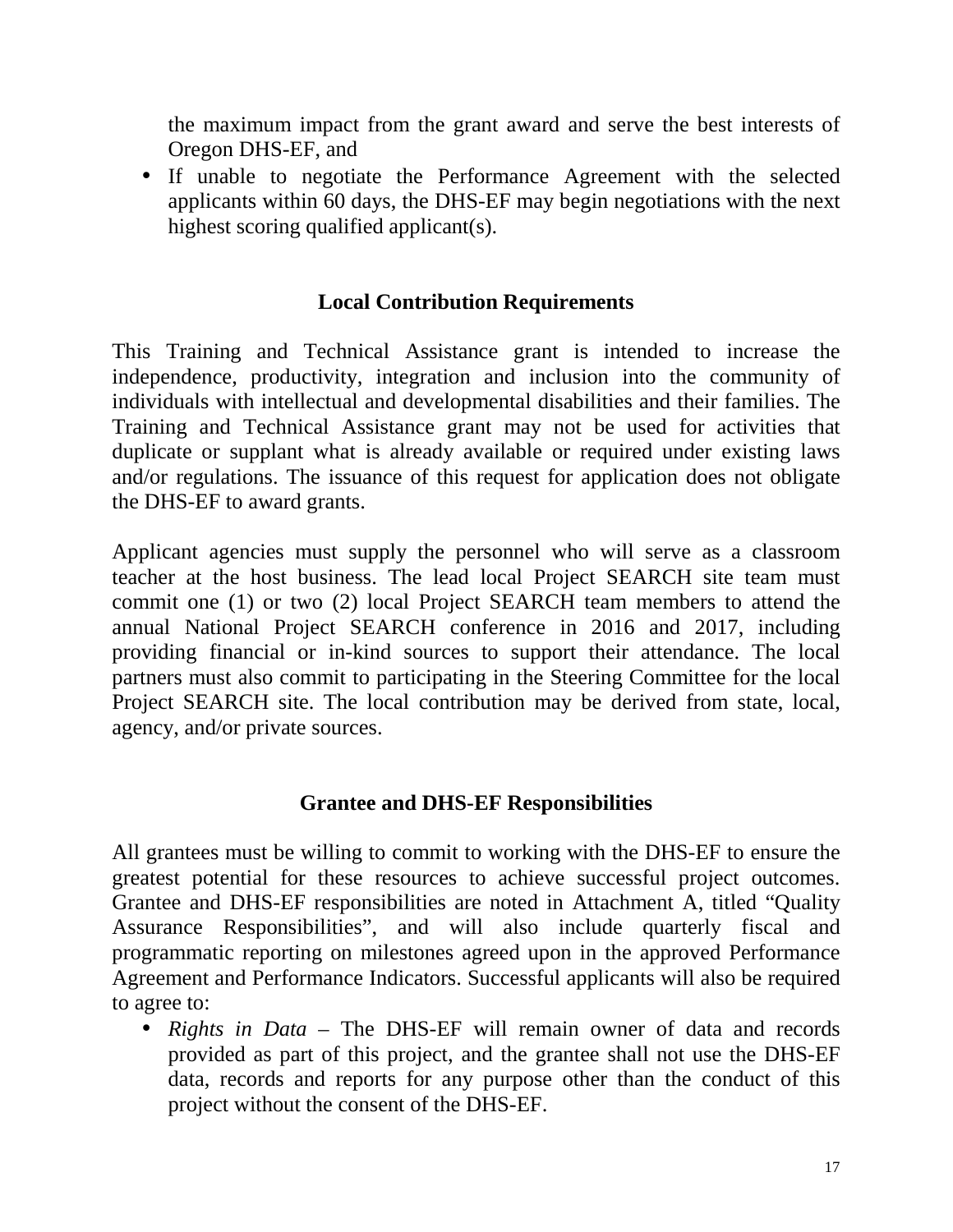- *Ownership of Work Product* Materials and documents produced by the grantee in the fulfillment of its obligations under this DHS-EF contract become the property of the DHS-EF, unless prior arrangements have been made with respect to specific documents. **All** products or reports disseminated will credit DHS-EF as source of project work and original funding for training and technical assistance.
- *Product Distribution* **All** curricula, presentations, articles and media products (print, internet, radio, TV) developed through DHS-EF grant resources must be submitted to the DHS-EF in advance of their public distribution, presentation or submission for publication, including those products developed after the completion of such grant funding to ensure compliance with Cincinnati Children's Medical Center Project SEARCH licensing agreement.
- *Confidentiality*  The grantee shall treat all person-specific information related to this grant as confidential in nature. Grantees shall only disseminate person-related information for purposes related to this grant with the express written approval of such identified persons.

Requests for any exemptions to these grant policies must be made in writing to DHS Employment First initiative at 500 Summer St., NE E-10, Salem, OR 97301, or can be e-mailed to DHS Employment First at employment.first@state.or.us.

#### **Assurances**

Each grantee will be required to assure certain provisions required by both Federal and State laws. These include, but are not limited to: assurances of nondiscrimination and affirmative action in hiring and service provision; assurances of compliance with accessibility requirements; and health standards for appropriate and quality services for persons with developmental disabilities. Upon approval of a grant, these assurances will be included in the Performance Agreement between the grantee and DHS-EF.

#### **RFA Questions and Technical Assistance**

Questions regarding this specific Request for Application must be submitted by mail to the DHS-EF Policy and Innovation Coordinator at the address below or by email to Corissa.Neufeldt@state.or.us no later than November 16, 2015. A Questions and Answers summary is posted to http://www.IWorkWeSucceed.org/ and applicants are encouraged to go to that website first to see if their questions have already been addressed prior to the submission of such questions.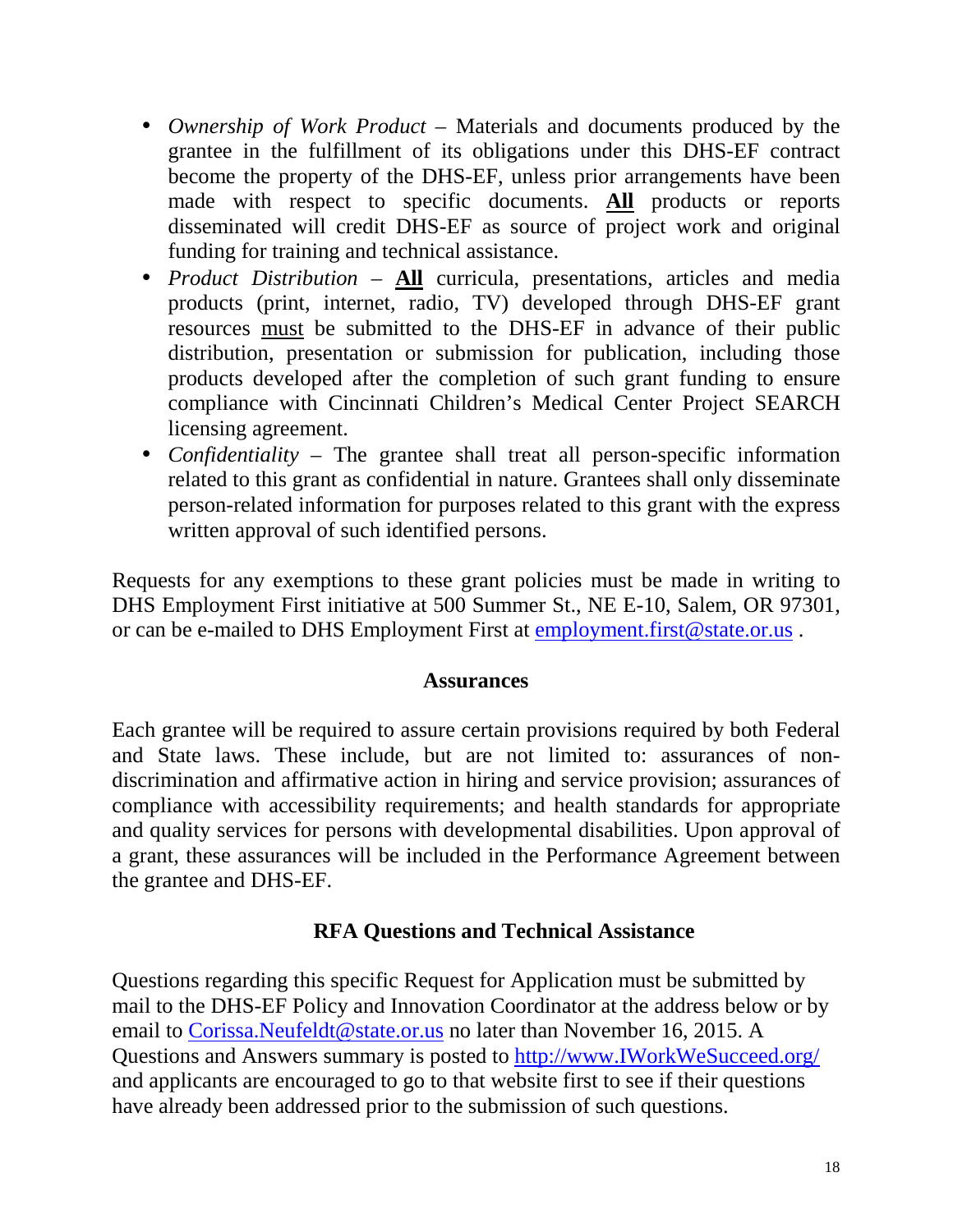#### **Submittal Deadlines**

**All final grant applications must be delivered to the DHS office by close of business (5:00pm) on November 30, 2015. No applications will be accepted after this deadline.** By this deadline date, the applicant must deliver an *original* completed and signed application package, six hard print copies and an electronic copy on Memory Stick format to the attention of:

#### **Department of Human Services 500 Summer St., NE E-10 Salem, Oregon 97301 Attn: Corissa Neufeldt, Policy and Innovation Coordinator**

**For More Information Contact –** Corissa Neufeldt, Policy and Innovation Coordinator, at 503-945-6742, or by email at Corissa.Neufeldt@state.or.us , or at the address noted above.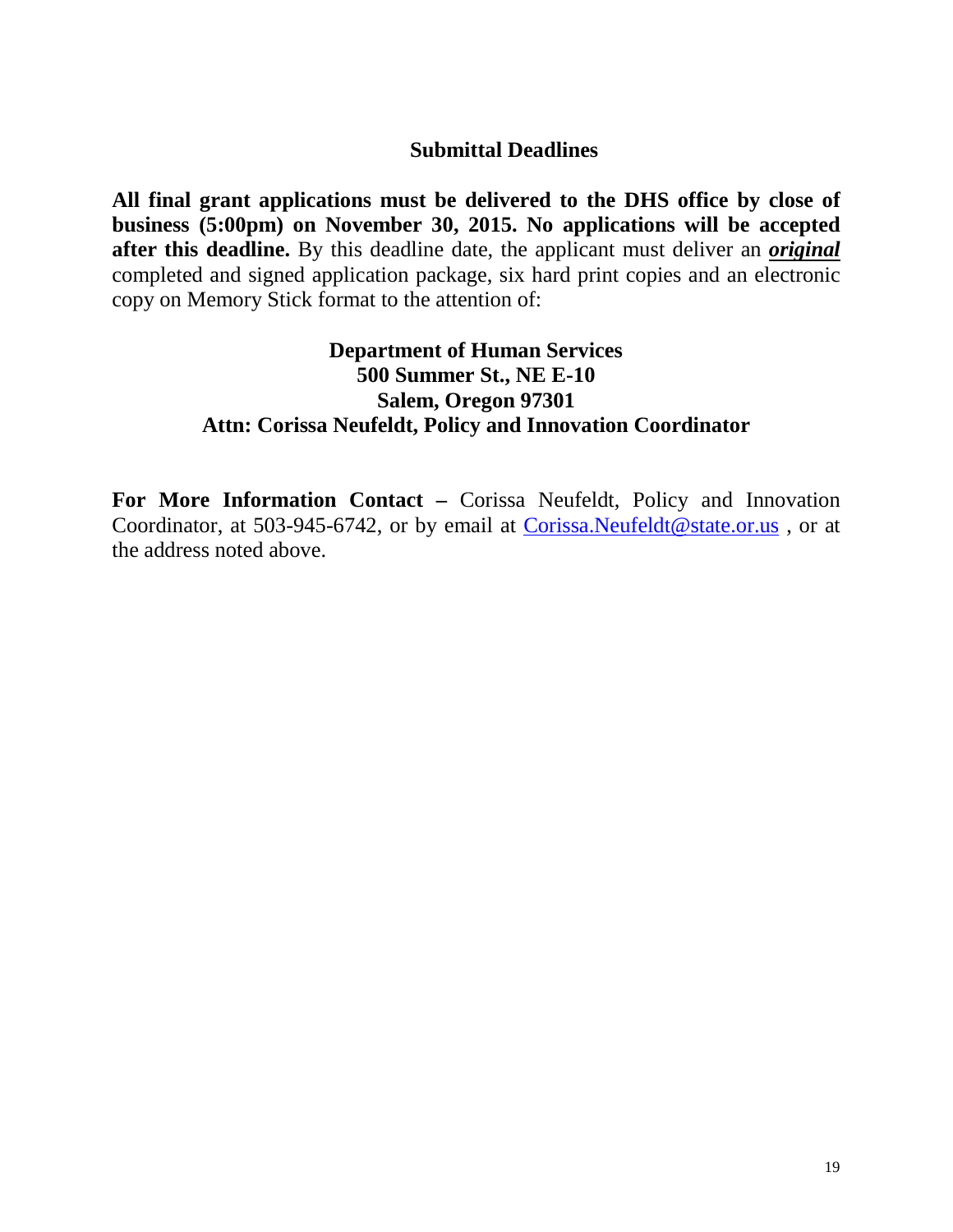### **Attachment A Oregon DHS-EF Quality Assurance Responsibilities**

### *Outlines DHS-EF and Grantee responsibilities that will foster successful project outcomes.*

| <b>DHS-EF Responsibilities</b>                 | <b>Grantee Responsibilities</b>      |
|------------------------------------------------|--------------------------------------|
| Coordinate with Cincinnati Children's          | Identify a key individual who is     |
| Medical Center Project SEARCH Team to          | committed to the project and will    |
| set up meetings with grantees to provide       | serve as lead. The lead is           |
| training on setting and writing project goals, | responsible for coordinating and     |
| objectives and targets.                        | communicating with DHS-EF staff      |
|                                                | and with Cincinnati Children's       |
|                                                | <b>Medical Center Project SEARCH</b> |
|                                                | Team to implement the Training       |
|                                                | and Technical Assistance and         |
|                                                | manage the Project SEARCH site.      |
| Work with grantees to develop realistic        | Develop a contingency plan in the    |
| work plans, milestones and outcome targets.    | absence of key individual(s).        |
| Be sure realistic targets are set.             | Identify one $(1)$ or two $(2)$      |
|                                                | individuals who will attend the      |
|                                                | <b>Annual Project SEARCH</b>         |
|                                                | Conference in 2016 and 2017.         |
| Track the progress and outcomes of grants      | Specify how proposed actions will    |
| to determine whether technical assistance is   | address needs expressed in the       |
| needed.                                        | RFA.                                 |
| Send reminders about when required             | Clarify goals and objectives that    |
| reporting and documentation is due.            | align with the intent of the RFA.    |
| Assist grantees in developing ties by          | Use partnerships to maximize the     |
| brokering key partnerships and project         | likelihood of meeting project        |
| support through cluster group assistance.      | objectives.                          |
| Work with grantees on continuation funding     | Establish partnerships and           |
| issues.                                        | collaborations at or before the      |
|                                                | proposal development stage.          |
| Assist grantee to disseminate project          | Explain any failure to meet a        |
| lessons, products, lessons learned and         | timeline and identify corrective     |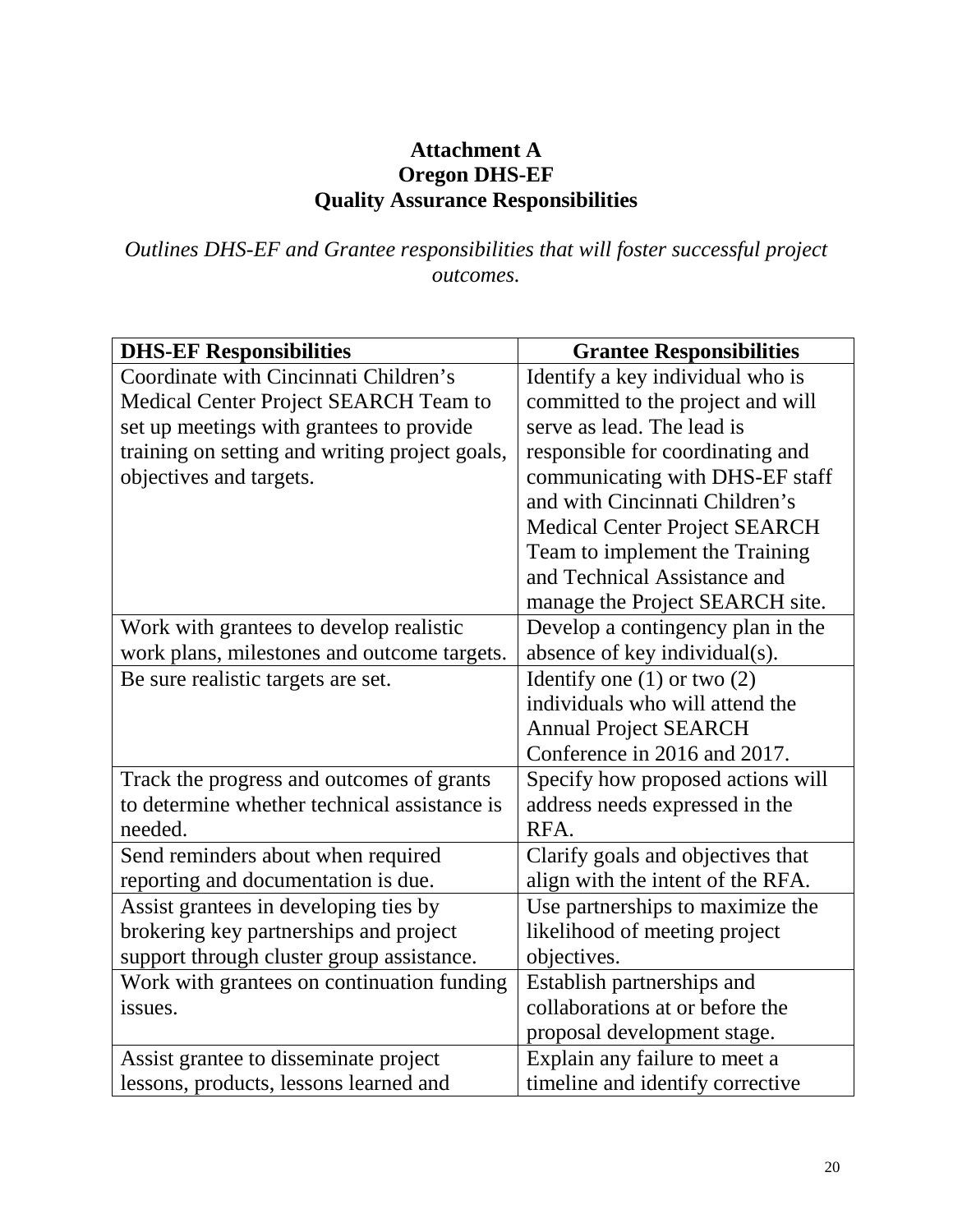| <b>DHS-EF Responsibilities</b> | <b>Grantee Responsibilities</b>    |  |  |
|--------------------------------|------------------------------------|--|--|
| replication information.       | plans to achieve milestones in the |  |  |
|                                | near future.                       |  |  |
|                                | Comply with the Project SEARCH     |  |  |
|                                | reporting and documentation        |  |  |
|                                | standards.                         |  |  |
|                                | Identify sustainability plan,      |  |  |
|                                | including identifying potential    |  |  |
|                                | sources of continuation            |  |  |
|                                | funding/support beyond the life of |  |  |
|                                | the grant.                         |  |  |
|                                | Comply with the Performance        |  |  |
|                                | Agreement between DHS-EF and       |  |  |
|                                | grantee                            |  |  |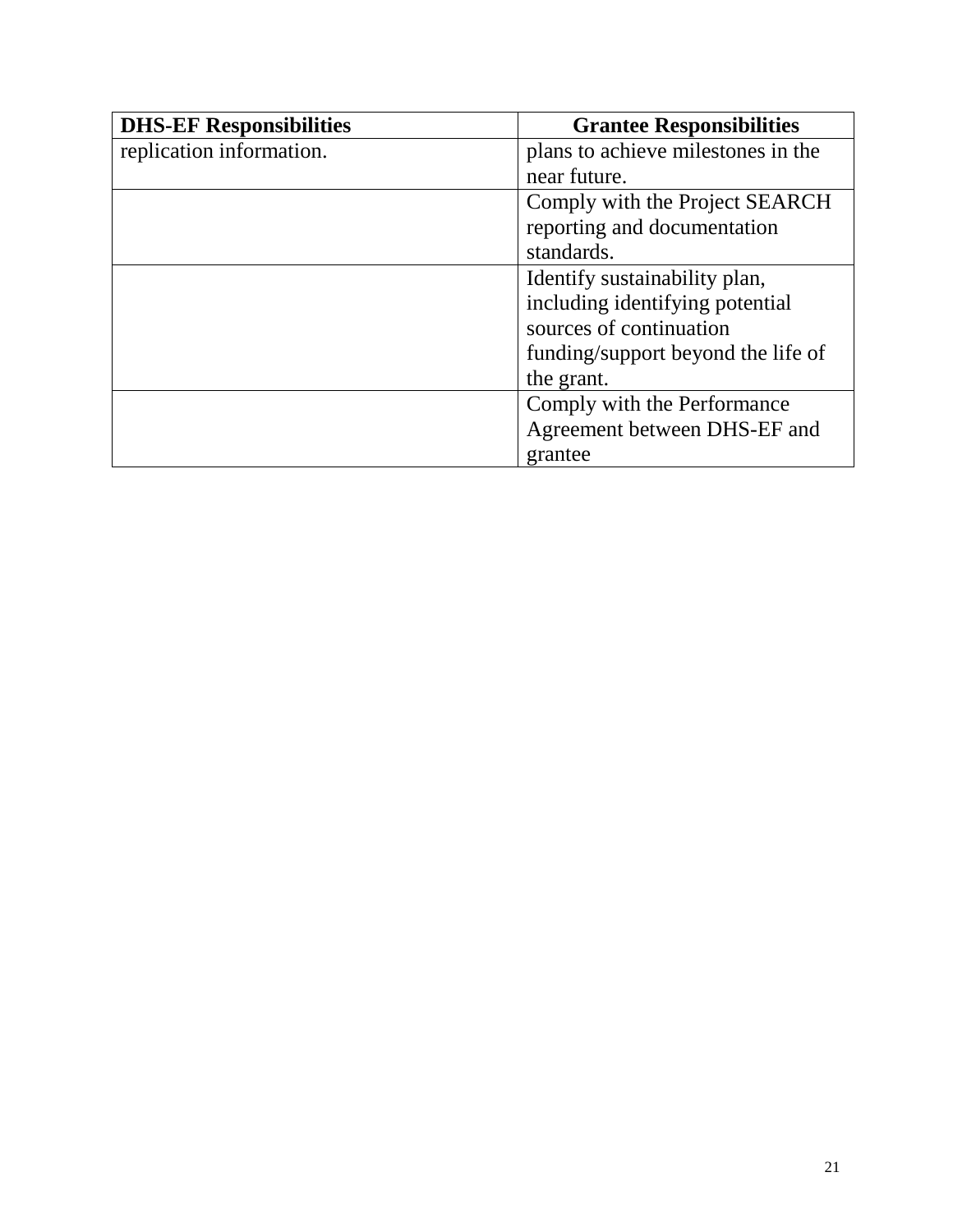#### **Attachment B Oregon Department of Human Services Employment First Initiative – RFA Proposed Two Year Local Contribution**

LOCAL CONTRIBUTION Annualized for period from\_\_\_\_\_\_\_\_\_\_\_\_\_\_\_\_\_\_\_\_ to

 $\overline{\phantom{a}}$  , and the set of the set of the set of the set of the set of the set of the set of the set of the set of the set of the set of the set of the set of the set of the set of the set of the set of the set of the s

Please fill in dollar amounts in the budget categories that are appropriate to the activities of your project. These categories should also be reflected in the Proposed Application narrative.

| <b>LOCAL CONTRIBUTION</b><br><b>CATEGORY</b>                             | <b>TOTAL</b><br><b>PROGRAM</b><br><b>COST</b> | <b>CASH</b> | IN-<br><b>KIND</b> | <b>OTHER</b> |
|--------------------------------------------------------------------------|-----------------------------------------------|-------------|--------------------|--------------|
| Lead Applicant Reps (This is                                             |                                               |             |                    |              |
| the person charged with                                                  |                                               |             |                    |              |
| coordinating with DHS-EF and<br><b>CCMCP Project SEARCH</b>              |                                               |             |                    |              |
| Team)                                                                    |                                               |             |                    |              |
| Teacher (Note: LEA must be a                                             |                                               |             |                    |              |
| certified teacher. Provider                                              |                                               |             |                    |              |
| Agency certified teacher not                                             |                                               |             |                    |              |
| required)                                                                |                                               |             |                    |              |
| Job Coach(es) (The typical staff<br>to intern ratio is $1:4$ , including |                                               |             |                    |              |
| the teacher)                                                             |                                               |             |                    |              |
| <b>Local Project SEARCH Team</b>                                         |                                               |             |                    |              |
| Members to attend annual                                                 |                                               |             |                    |              |
| <b>National Project SEARCH</b>                                           |                                               |             |                    |              |
| Conference in 2016:                                                      |                                               |             |                    |              |
| 1.                                                                       |                                               |             |                    |              |
| 2.                                                                       |                                               |             |                    |              |
| <b>Local Project SEARCH Team</b>                                         |                                               |             |                    |              |
| Members to attend annual                                                 |                                               |             |                    |              |
| <b>National Project SEARCH</b>                                           |                                               |             |                    |              |
| Conference in 2017:                                                      |                                               |             |                    |              |
| 1.                                                                       |                                               |             |                    |              |
| 2.                                                                       |                                               |             |                    |              |